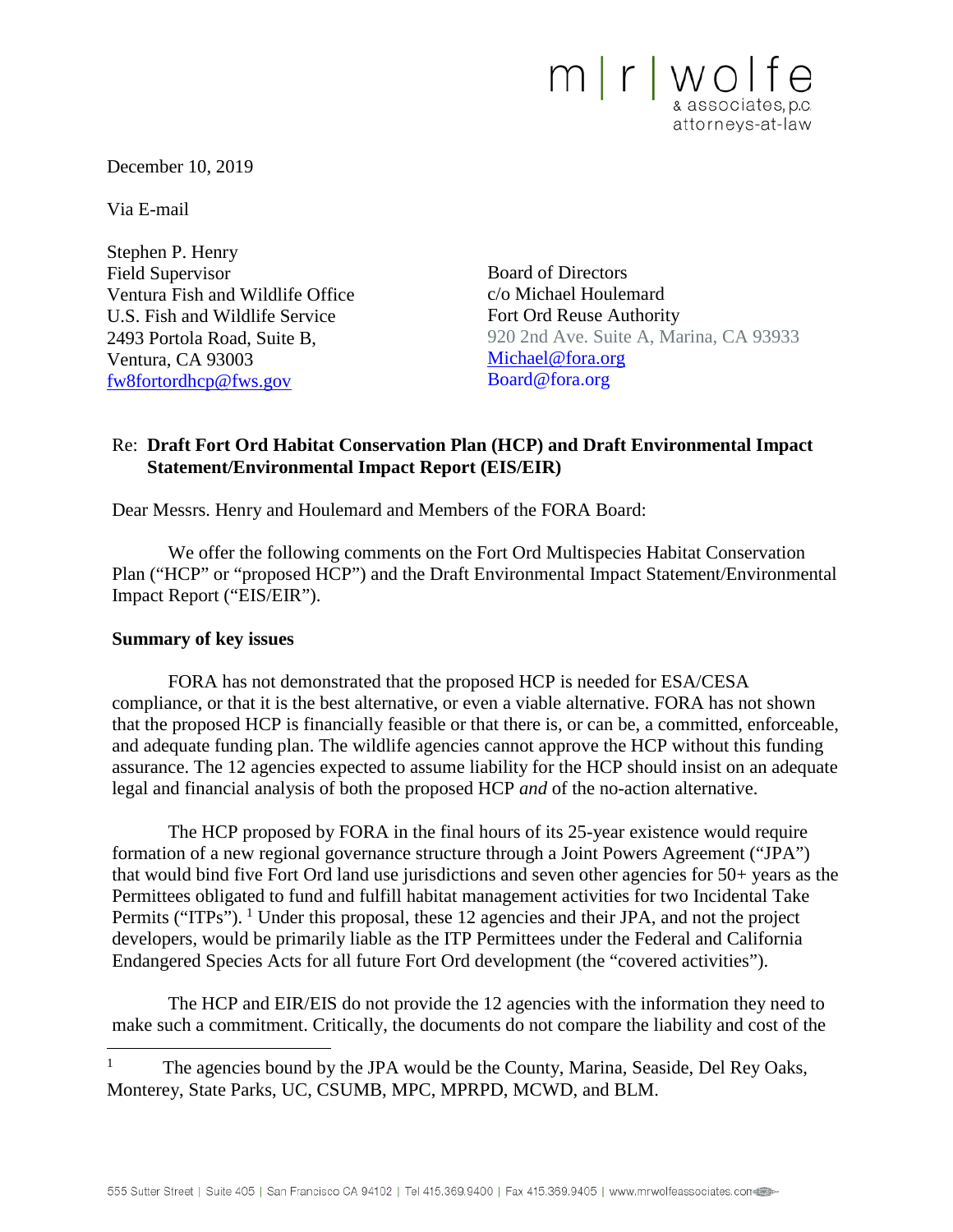proposed HCP to the no-action alternative. In the no-action alternative, the future developers, not the local agencies, would be liable for ESA/CESA compliance, would obtain their own project-specific ITPs, and would be directly responsible for the cost of compliance. Fort Ord development has proceeded for the past 23 years with such project-specific ITPs.

The proposed HCP is at bottom a vehicle to enable development that destroys habitat by imposing the direct cost and risk of ESA compliance on the agencies instead of the developer. The proposed HCP would also discourage redevelopment of previously developed land by taxing redevelopment to subsidize mitigation costs for habitat destruction on natural lands.

The EIR/EIS acknowledges that 4,241 acres, or 46% of the 9,292 acres of land designated for development in Fort Ord has been previously developed and can be redeveloped without an ITP because there are no covered species or habitat at risk. Twenty-five years after FORA's formation, vast areas of the former Fort Ord remains blighted with vacant buildings, empty asphalt parking lots, and disturbed lands. Before the land use agencies assume the cost to mitigate the destruction of the adjacent 5,051 acres of natural, vegetated lands designated as developable, they should determine whether they really need to permit development of these natural lands, and, if so, whether the land use agencies or the developers should assume the cost and risk of mitigation.

FORA has not answered basic questions about the no-action alternative. If the proposed HCP is not adopted, what is the continuing obligation to maintain the Habitat Management Areas ("HMAs") designated in the 1997 Habitat Management Plan ("HMP")? If there is an ongoing HMP obligation, who bears it and what is the cost? Can the HMP obligation be reduced by partnering with developers who need habitat mitigation land? By conveying the HMP HMA land to a resource agency? By negotiating revisions of the HMP? By simply making new findings under CEQA as to the availability of substitute mitigation for the HMP (e.g., projectspecific ITPs) and/or new findings as to the infeasibility of a basewide HMP as mitigation?

Instead of answering these questions, the EIS/EIR stacks the deck in favor of the proposed HCP. The EIS/EIR assumes without any analysis that, unless the agencies adopt the proposed HCP, the agencies that hold the HMP's HMA lands would be obligated to manage those lands forever, *without any credit for ITP mitigation or funding from development activity*. The EIR/EIS assumes that unless the proposed HCP is adopted, only 25% of the 5,051 acres of the vegetated, natural land designated for development would be developable, because, the EIS/EIR assumes, without the availability of the HMP HMA areas for ITP mitigation, the developers would have to set aside the remaining 75% of the vegetated, natural land as ITP mitigation, even though these lands have been designated for development in the Base Reuse Plan. These assumptions cannot be consistent with the goal of the HMP, because the HMP's HMA areas have always been intended to support ITP mitigation for the developable areas of Fort Ord. Either the EIS/EIR is double counting the benefits of the HMP HMA land in its analysis of the proposed HCP, or it is ignoring those benefits in its analysis of the no-action alternative.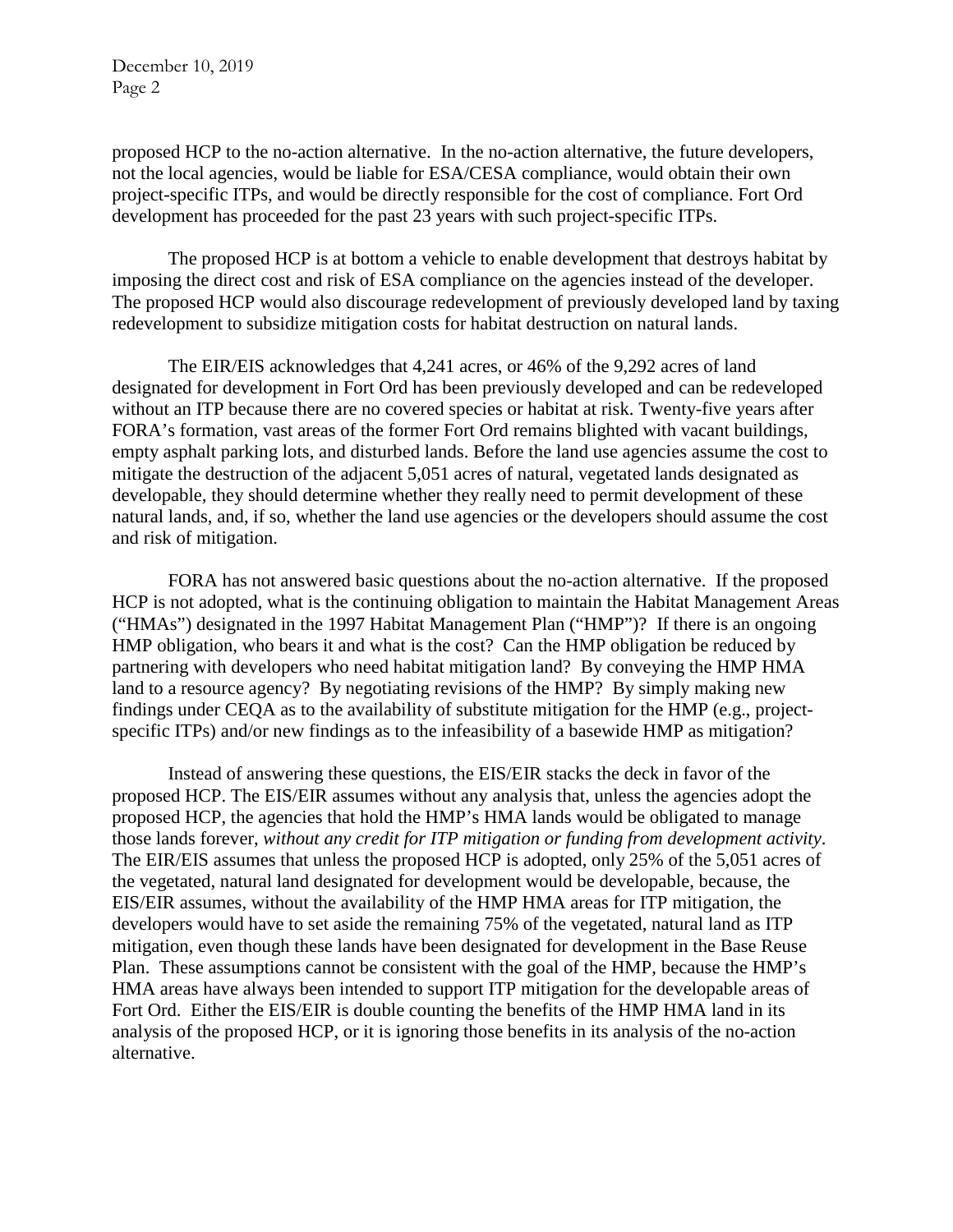The HCP states that its program would require annual spending of \$2.6 million for the next 50 years, of which \$2.2 million is assumed to come from a \$38 million endowment fund. That endowment fund is assumed to be accumulated *in the next eight years* by taxes or fees generated by payments of the FORA Community Facilities District ("CFD") tax or an unspecified "replacement funding mechanism" to be adopted by the five land use jurisdictions. Rapid accumulation of the endowment is critical to the financial viability of the HCP, because the funding analysis assumes that a long period of 4.5% annual investment returns on the accumulated endowment fund will pay for the ongoing HCP costs. To make this happen, *the HCP's financial analysis assumes the complete buildout of Fort Ord by 2030 – a buildout at the rate of 443 houses per year, 6.9 times faster than the historic rate of buildout of 64 units per year*.

FORA's estimates of the needed endowment continue to grow. A separate financial analysis prepared by the HCP consultant EPS in November, 2019 demonstrates that if buildout proceeds at a mere 4.3 times the historic rate, the endowment would have to be \$43 million, not the \$37 million assumed in the HCP, which would require higher fees and taxes, or recourse to the agencies' general funds. Contradicting both the HCP and the November, 2019 EPS memo, a December 13, 2019 FORA staff report admits that the "Endowments *were originally projected to be \$9 million but are now expected to cost \$48 to \$66 million*."[2](#page-2-0) In short, the actual funding obligation is unknown. The only certainty appears to be that FORA consistently underestimates the cost.

Critically, there is no analysis of the required endowment if development proceeds at a pace consistent with historical development activity, although such a pace would require a substantially larger endowment and correspondingly higher fees or taxes. The financial analyses also ignore the need to fund startup, capital, and restoration costs in the early years, which would further retard the endowment accumulation and require higher fees of taxes. There is also no acknowledgement of the risk of assuming 4.5% annual returns from inception of the endowment fund when money market funds today barely return 2%.

Funding the HCP is critical for two reasons. First, the agencies have to reach agreement on the cost-apportionment method and the financing mechanisms to replace the FORA CFD, which will not be collectible after 2020. Incredibly, the proposed JPA Agreement would simply defer the determination of cost apportionment and financing mechanisms until *after* the 12 agencies bind themselves to 50 years of liability for the HCP costs. Postponement of a costapportionment agreement would be fiscally imprudent. For example, even the incomplete EPS analysis provided in November demonstrates that the cost to some agencies could be 2.5 times higher depending on the apportionment method selected.

Second, HCP funding is critical because the ESA and CESA require that the applicants demonstrate that funding is assured. CEQA and NEPA do not permit reliance on mitigation to be funded by impact fees unless the funding is committed and enforceable. Good intentions

<span id="page-2-0"></span><sup>&</sup>lt;sup>2</sup> FORA staff report, Habitat Conservation Plan Update, Dec. 13, 2019, emphasis added, available at [https://fora.org/Board/2019/Packet/121319BrdPacket.pdf.](https://fora.org/Board/2019/Packet/121319BrdPacket.pdf)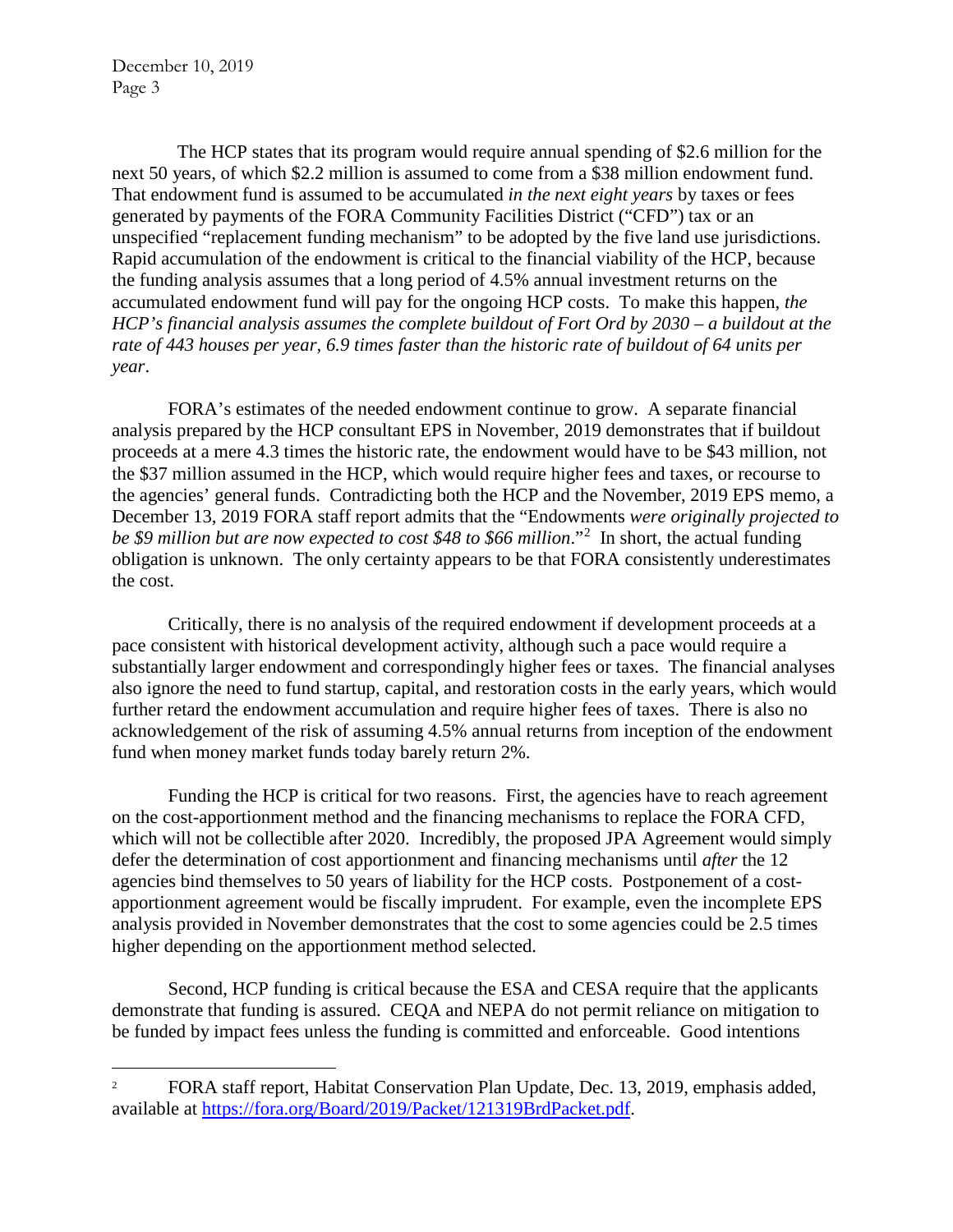without an adopted, enforceable impact fee program are insufficient. Thus, neither FORA nor USFWS, as lead agencies under CEQA and NEPA, could make the requisite findings that mitigation is sufficient, because there is no a committed, enforceable funding mechanism.

The HCP and the EIS/EIR do not disclose the unresolved difficulties of implementing a committed, enforceable funding mechanism. More than half of the future development of Fort Ord expected to fund the HCP is represented by six previously entitled development projects. Because these projects' entitlements are vested, these projects are subject only to the exactions in place when they were approved; they cannot legally be subjected to newly enacted fees or taxes once the FORA CFD becomes uncollectible in 2020. *Thus, there is no apparent legal means to collect funds for over half of the HCP cost.*

Even if this funding problem is resolved, there are others. If the agencies elect to use impact fees as a "replacement funding mechanism," they will need to support them with an analysis to show that those fees have nexus and proportionality. Nexus and proportionality would require that the HCP costs be apportioned to the projects that actually cause the incidental take that triggers the need for the HCP. But it is not clear that the HCP program would be viable without the subsidies from other development. Of course, this problem would not occur in the no-action alternative, because development project that cause incidental take would have to pay for the required mitigation, without depending on subsidies from other projects or the land use agencies.

Nor is it clear that the proposed funding would be viable if it relied on incremental assessment of development fees or taxes as building permits are pulled. The HCP's "stay-ahead" provision requires that the actively managed percentage of the total planned conservation acreage stay 5 or 20 percentage points ahead of the percentage of total baseline incidental take acreage. The HCP provides no analysis of the feasibility of meeting this stay-ahead provision; but there are several reasons why, and scenarios in which, it would not be feasible. For example, unless fees or taxes are directly related to a project's incidental take, there can be no assurance that the project would generate sufficient mitigation funding; but none of the proposed cost apportionment approaches do in fact relate fees or taxes to incidental take. Furthermore, the proposed endowment funding assumes that HCP costs would be incurred on a level basis from year to year, but that is not accurate. The lumpy startup, capital, and restoration costs essential to the stay-ahead goal would be incurred before sufficient funding were available.

Finally, the HCP does not provide an honest discussion of funding assurances in the event that Fort Ord is not built out by 2030. Even though the HCP assures the land use agencies that there would be no recourse to general funds, the HCP later proposes that the agencies that happen to own the habitat lands should incur the management cost for that land in the event of funding shortfalls. This arbitrary and inconsistent assignment of risk should not be palatable to those agencies. Nor are the proposals realistic that call for relying on volunteers or "prison crews" to manage HCP lands in the event of funding shortfalls. Like the financial assumptions, these operational proposals reveal magical thinking.

Our detailed comments follow.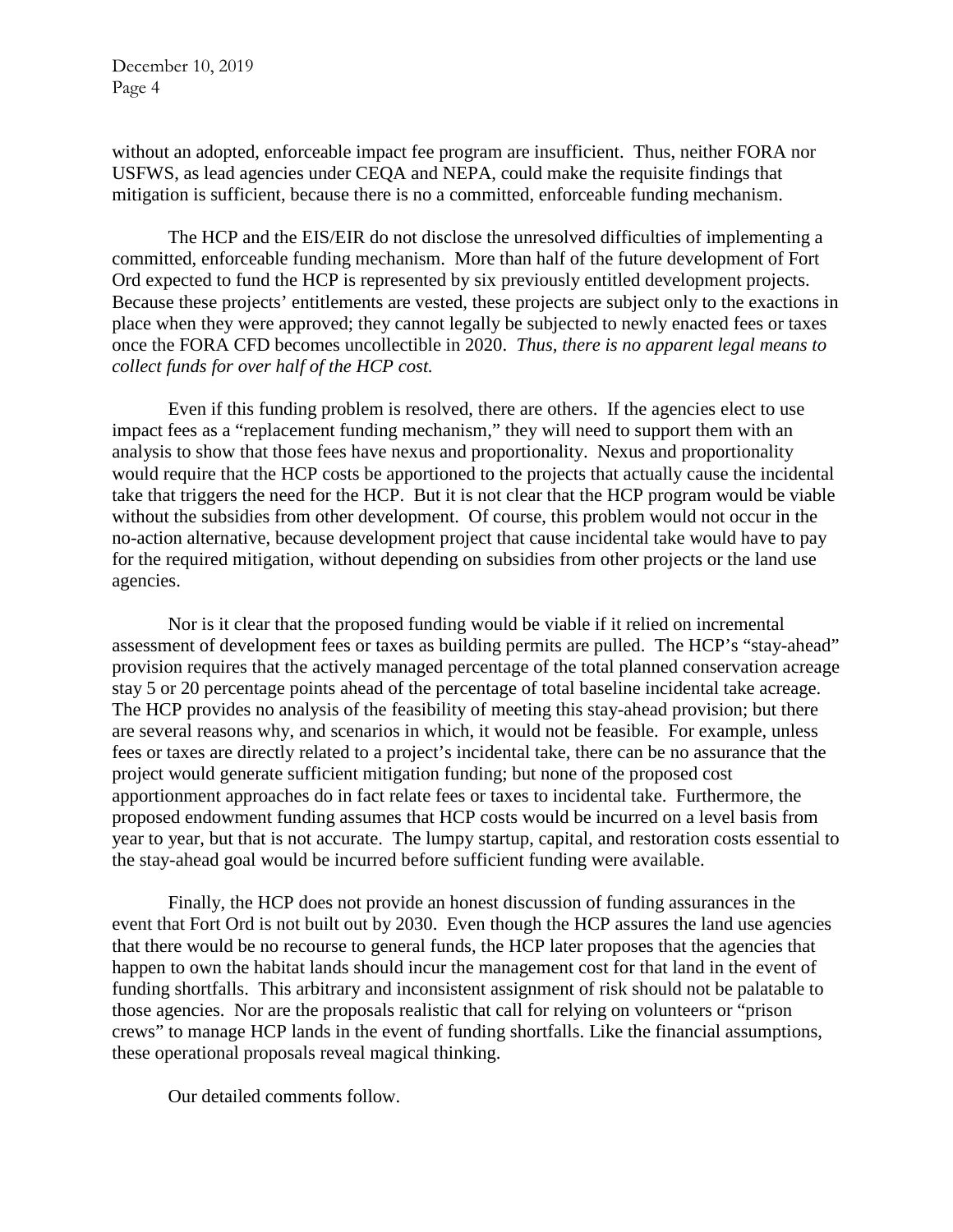- **A. The USFWS and FORA cannot certify the EIS/EIR and the USFWS and CDFG cannot issue ITPs without a committed, enforceable funding plan**.
	- **1. Federal and state regulations require that HCP funding be assured, which requires a decision about, and a commitment to, cost-apportionment and funding mechanisms**.

The ESA requires that Permittees submit a conservation plan that specifies "the funding that *will* be available to implement" the plan.  $(16 \text{ USC}, \text{§ } 10(a)(2)(A)$  [emphasis added]; see also 17 CFR §§ 17.22(a)(2)(vi), (b)(2)(C), 17.32(a)(2)(vi), (b)(2)(C).) The ESA requires that the "the applicant *will* ensure that adequate funding for the plan will be provided." (16 USC, § 10(a)(2)(B) [emphasis added].) The USFWS explains:

There must be funding for the implementation to be successful, *so the applicant must demonstrate how funding will be assured* before we can issue an incidental take permit. The applicant must develop a funding plan early in the planning process that will adequately cover all aspects (financial needs) of HCP implementation and *provide proof of the secured funding sources* before the plan is approved.

(USFWS, Habitat Conservation Plan Handbook, Dec. 6, 2018, p. 11-1, emphasis added.)

State regulations also require that CESA compliance funding be described and assured. (14 CCR §§ 783.2(a)(10), 783.4(a)(4).)

Here, the USFWS has previously warned FORA that an adequate HCP must actually set out the substance of the local ordinances that would be used to implement the HCP:

Ordinances that will be used to implement the HCP's requirements should be enacted before permit issuance to allow public comment on them during the permitting process. If this is not feasible, then the essential required elements of the ordinances should be described in the HCP and take of listed species under the permit should be deferred until the ordinances are in place.

(USFWS, letter to Houlemard, July 29, 2016.)

As a practical matter, the choice of funding mechanism is critical because it is inextricably linked to the apportionment of costs among the Permittees.

Choice of funding mechanism will also be constrained by the HCP's stay ahead provision (HCP, section 7.6), a provision that can only be met if funding is *timely*. As discussed below, timely funding requires that there be a close relation between the development activity that causes incidental take and the funding.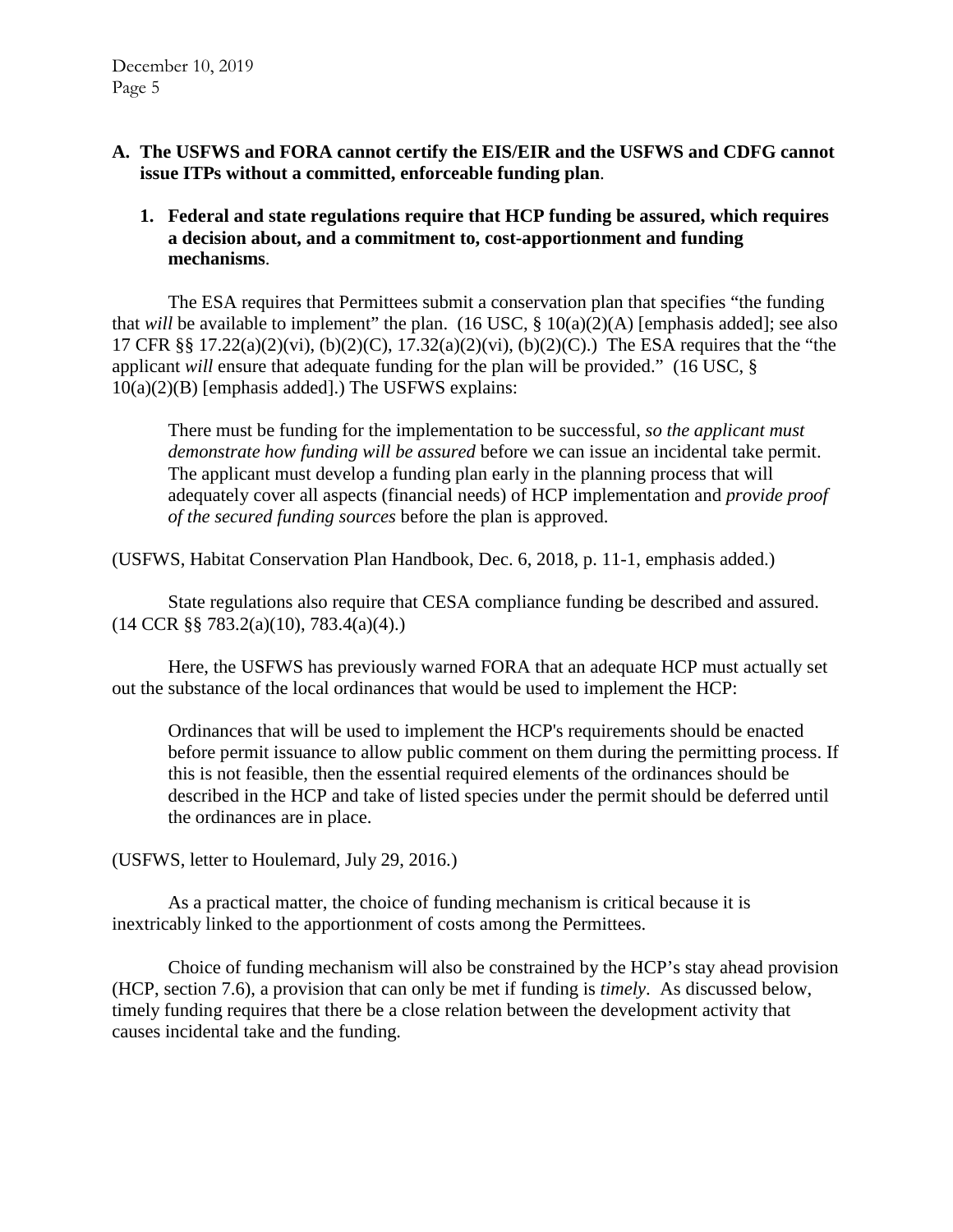#### **2. CEQA requires that there be a committed, enforceable funding mechanism for the HCP**.

The HCP proposes that the FORA "CFD [Mello-Roos Act Community Facilities District] Special Tax and/or a replacement funding mechanism" be levied on future development to provide funding assurances; and it states that this "will be sufficient to create the endowments given the expected pace of development (i.e., as development occurs the CFD Tax payments are collected.)." (HCP, section 9.3, p. 9-19.) The HCP provides that, other than the State Parks Department and Monterey Peninsula Regional Parks Department "no Permittee may be compelled to obligate its General Fund to satisfy its financial obligations under the HCP." (HCP, p. 9-15.) Thus, the HCP relies on the CFD Tax or some replacement funding mechanism that does not obligate the Permittees general funds. The EIS/EIR concludes that impacts to protected species and their habitat will be less than significant because the HCP will avoid and mitigate the impact. (EIR/EIS, section 4.4.)

When a mitigation system relies on payment of impact fees, the record must demonstrate that the necessary mitigation will actually be provided. (*Kings County Farm Bureau v. City of Hanford* (1990) 221 Cal.App.3d 692, 728.) "A commitment to pay fees without any evidence that mitigation will actually occur is inadequate." (*Save Our Peninsula Comm. v. Monterey County Board of Supervisors* (2001) 87 Cal.App.4th 99, 140.) Impact fee mitigation is acceptable only if fees will demonstrably be used to implement a "reasonable, enforceable plan or program that the relevant agency commits itself to implementing." (*Anderson First Coalition v. City of Anderson* (2005) 130 Cal.App.4th 1173, 1188.) In *Anderson First*, conditions required a project to pay 16.87% of the cost of Phase I improvements to an interchange and "to participate in the program" to provide Phase II improvements to that interchange. (*Id.* at 1188.) Even though the agency stated that "it is preparing an update to the Traffic Impact Fee Program to include the I-5 interchange" and "condition 16 requires payment of the impact fee," the court found that this provision was too vague and speculative to constitute a "reasonable, enforceable plan or program." (*Id.* at 1189.) The court rejected the agency's argument that it planned to update its fee program in the future to include the needed improvements. (*Id.* at 1188-1189.) The Court emphasized that actual construction of the improvements must be "fully enforceable," i.e., part of a fee program that has actually been adopted. (*Id.*)

In *Gray v. County of Madera* (2008) 167 Cal.App.4th 1099, the court rejected a mitigation scheme as legally inadequate because neither the agency nor Caltrans had adopted a specific plan for necessary improvements – even though the agency had announced an intent to complete some form of improvements and had a clear methodology for collecting impact fees. (*Gray, supra*, 167 Cal.App.4th at 1122.) The mitigation was deficient because the EIR did not discuss how or when the fees would be collected and spent or whether the agency could ensure funding for necessary improvements.

Regardless of the reasonableness of a developer's contribution, payment into a fee program is insufficient mitigation where the agency will not have sufficient funds to construct the improvements the program is intended to implement. (*Napa Citizens for Honest Government*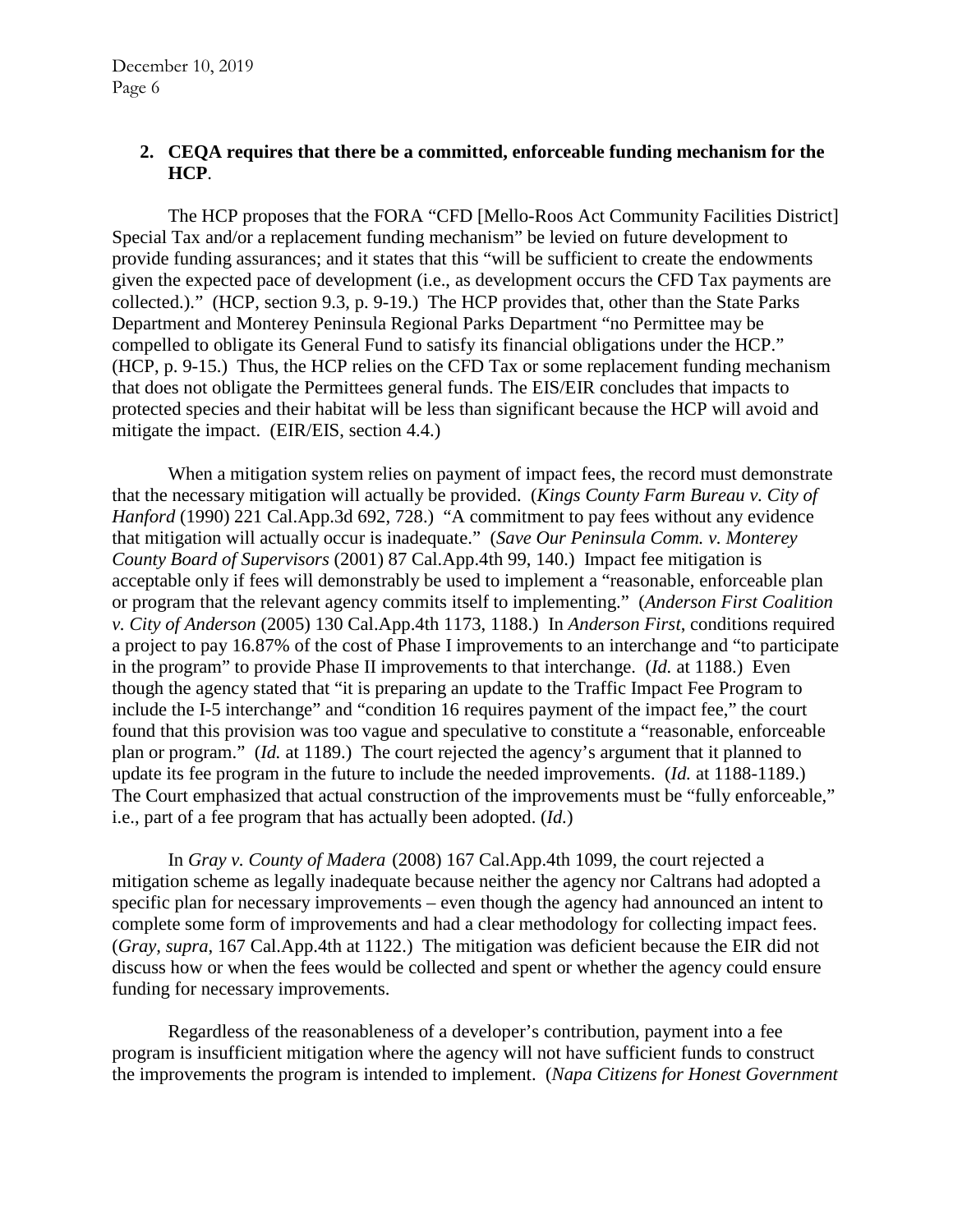# *v. Napa County Board of Supervisors* (2001) 91 Cal.App.4th 342, 364; *Endangered Habitats League v. County of Orange* (2005) 131 Cal.App.4th 777, 785.)

The failure to identify the relevant improvements and impact fee programs violates CEQA: cumulative impacts are not mitigated by "paying an unspecified amount of money at an unspecified time in compliance with an as yet unenforced or unspecified transit funding mechanism." (*San Franciscans for Reasonable Growth v. City and County of San Francisco* (1984) 151 Cal.App.3d 61, 79.) Case law specifically rejects the notion that "any fee program is necessarily or presumptively 'full' mitigation." (*California Native Plant Society v. County of Eldorado* (2009) 170 Cal.App.4th 1026, 1055.) Good intentions and "recommendations" for improvements do not count: impact fee mitigation must be part of a committed, funded program when the project is approved. (*Anderson First, supra,* 130 Cal.App.4th 1188; *Gray, supra*, 167 Cal.App.4th at 1121-1122.)

Mitigation fees paid must actually constitute a fair share of all needed projects; if the impact fee program does not actually include a fair share of all of the necessary facilities to mitigate cumulative impacts, even the fact that the agency may plan to increase the impact fee to cover them is not sufficient. (*Anderson First, supra*,130 Cal.App.4th 1173, 1188.) Where, as here, the impact fee has not even been calculated or mandated, the deficiency is greater. (*California Clean Energy Committee v. City of Woodland* (2014) 225 Cal.App.4th 173, 197– 198.)

# **3. NEPA requires funding assurances if the agency finds impacts would be mitigated under an environmentally preferred alternative.**

Unlike CEQA, NEPA does not contain a substantive mandate that an agency adopt all feasible mitigation. However, NEPA does require that an EIS include mitigation measures among the alternatives compared. (40 CFR, §§ 1502.14(f), 1508.25((b)(3).)

And NEPA requires that when an agency relies on mitigation to identify the environmentally preferable alternative, as it has done here, that mitigation must be legally feasible and there must be sufficient resources to implement it:

When a Federal agency identifies a mitigation alternative in an EA or an EIS, it may commit to implement that mitigation to achieve an environmentally-preferable outcome. Agencies should not commit to mitigation measures considered and analyzed in an EIS or EA if there are insufficient legal authorities, or it is not reasonable to foresee the availability of sufficient resources, to perform or ensure the performance of the mitigation. $3$ 

<span id="page-6-0"></span> <sup>3</sup> Nancy Sutley, Chair, Council on Environmental Quality, Memorandum for Heads of Federal Departments and Agencies, Appropriate Use of Mitigation and Monitoring and Clarifying the Appropriate Use of Mitigated Findings of No Significant Impact; Jan. 14, 2011, p. 6, available at [https://ceq.doe.gov/docs/ceq-regulations-and](https://ceq.doe.gov/docs/ceq-regulations-and-guidance/Mitigation_and_Monitoring_Guidance_14Jan2011.pdf)[guidance/Mitigation\\_and\\_Monitoring\\_Guidance\\_14Jan2011.pdf.](https://ceq.doe.gov/docs/ceq-regulations-and-guidance/Mitigation_and_Monitoring_Guidance_14Jan2011.pdf)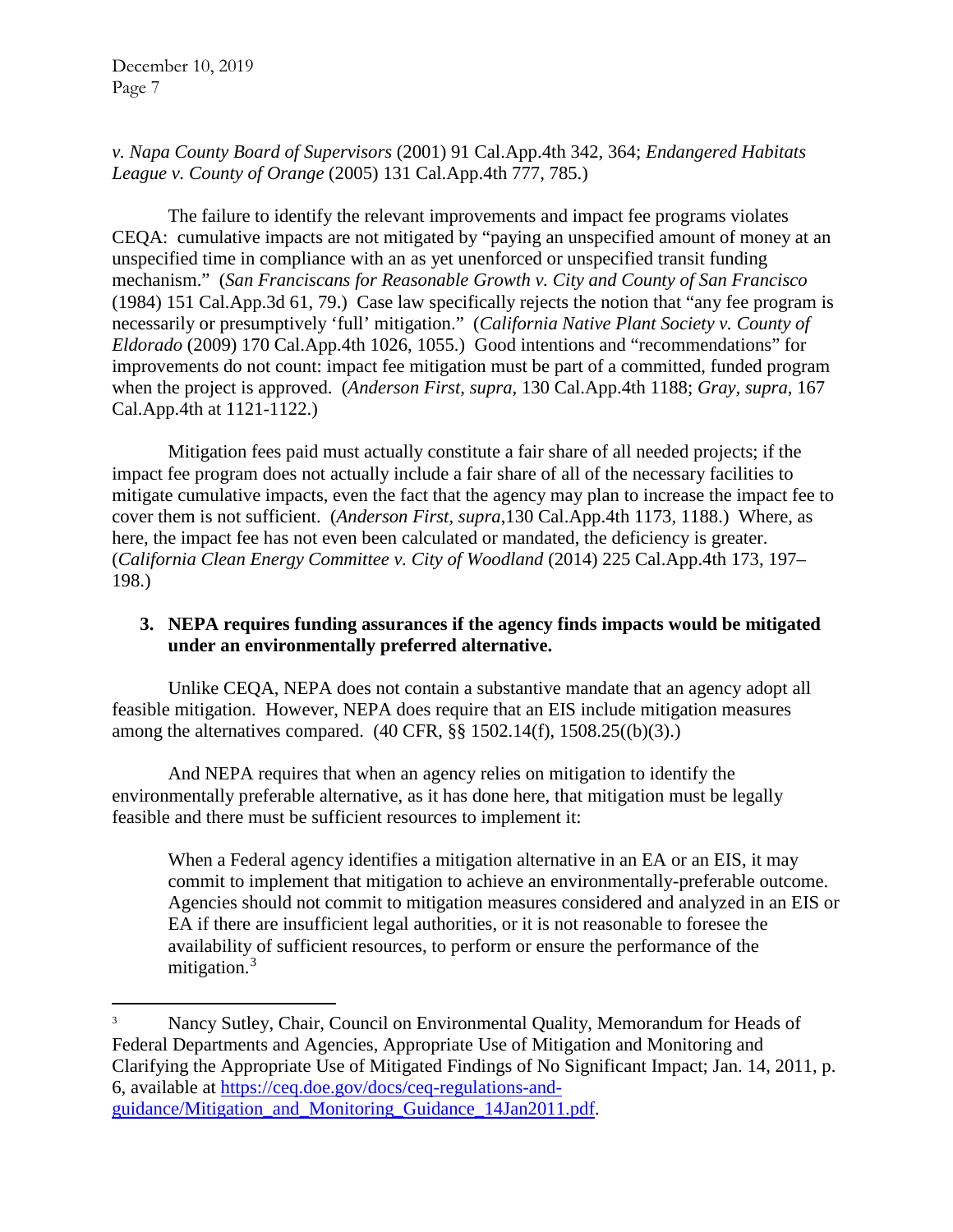$\overline{a}$ 

**B. The HCP's proposed funding, which relies on the FORA CFD and an unspecified "replacement funding mechanism," does not amount to a committed, enforceable plan because (1) the current CFD is not collectible after 2020, (2) there is no legal authority to collect replacement fees from the already-entitled development projects, and (3) no replacement funding mechanism is identified, committed, or enforceable for other future projects.**

## **1. The FORA CFD will not be collectible after 2020 by FORA or by any other entity**.

The current FORA CFD does not amount to a committed, enforceable plan for funding the HCP because it will not be collectible from already entitled development projects when FORA sunsets in June 2020 and will not be applicable to newly entitled development after that point.

The HCP relies on the collection of the current FORA CFD or an unspecified "replacement funding mechanism" to fund the endowment:

FORA will collect the CFD Special Tax to fund the HCP until its sunset. FORA is expected to sunset during the permit term. If the endowments are not fully funded by FORA's sunset, FORA's underlying jurisdictions[], County of Monterey, City of Marina, City of Seaside, City of Del Rey Oaks, and City of Monterey will collect the FORA CFD Special Tax or a replacement funding mechanism, meaning an alternative assessment or assessments, after FORA's sunset (June 30, 2020) to complete full funding of the HCP endowments.

(HCP, p. 9-19, footnote omitted.) FORA has relied on Mello-Roos Community Facilities District (CFD) taxes to raise revenues for transportation, habitat, and water supply projects. The one-time FORA CFD tax becomes due when a project is issued a building permit.

The Mello-Roos Act requires that there be a sponsoring legislative body with governance authority. (Gov. Code, §§ 53311 *et seq*.) When FORA sunsets, there will be no such body. When FORA sunsets, there will no longer be any agency with the power to levy or collect the FORA CFD tax from either the development projects already entitled but not yet built or from development projects entitled in the future. As FORA acknowledges, the FORA CFD will not be collectible after FORA sunsets without legislation to extend FORA.<sup>[4](#page-7-0)</sup> Proposed legislation that some thought might address this problem, SB 189, did not pass.<sup>[5](#page-7-1)</sup> So the HCP's conclusion

<span id="page-7-0"></span><sup>4</sup> *See, e.g.*, FORA Board Report, April 12, 2019, Attachment #2 to Item 5b, FORA Workshop, 5/18/19, p. 2 [FORA CFD "requires legislation to extend beyond June 30, 2020"], available at [https://www.fora.org/Board/2019/Packet/050819BrdPacket\\_Special.pdf.](https://www.fora.org/Board/2019/Packet/050819BrdPacket_Special.pdf)

<span id="page-7-1"></span><sup>5</sup> Monterey Herald, "Fort Ord Reuse Authority extension legislation held in committee, Sept. 4, 2019, available at https://www.montereyherald.com/2019/09/04/fort-ord-reuse-authorityextension-legislation-held-in-committee/ ; SB189 available at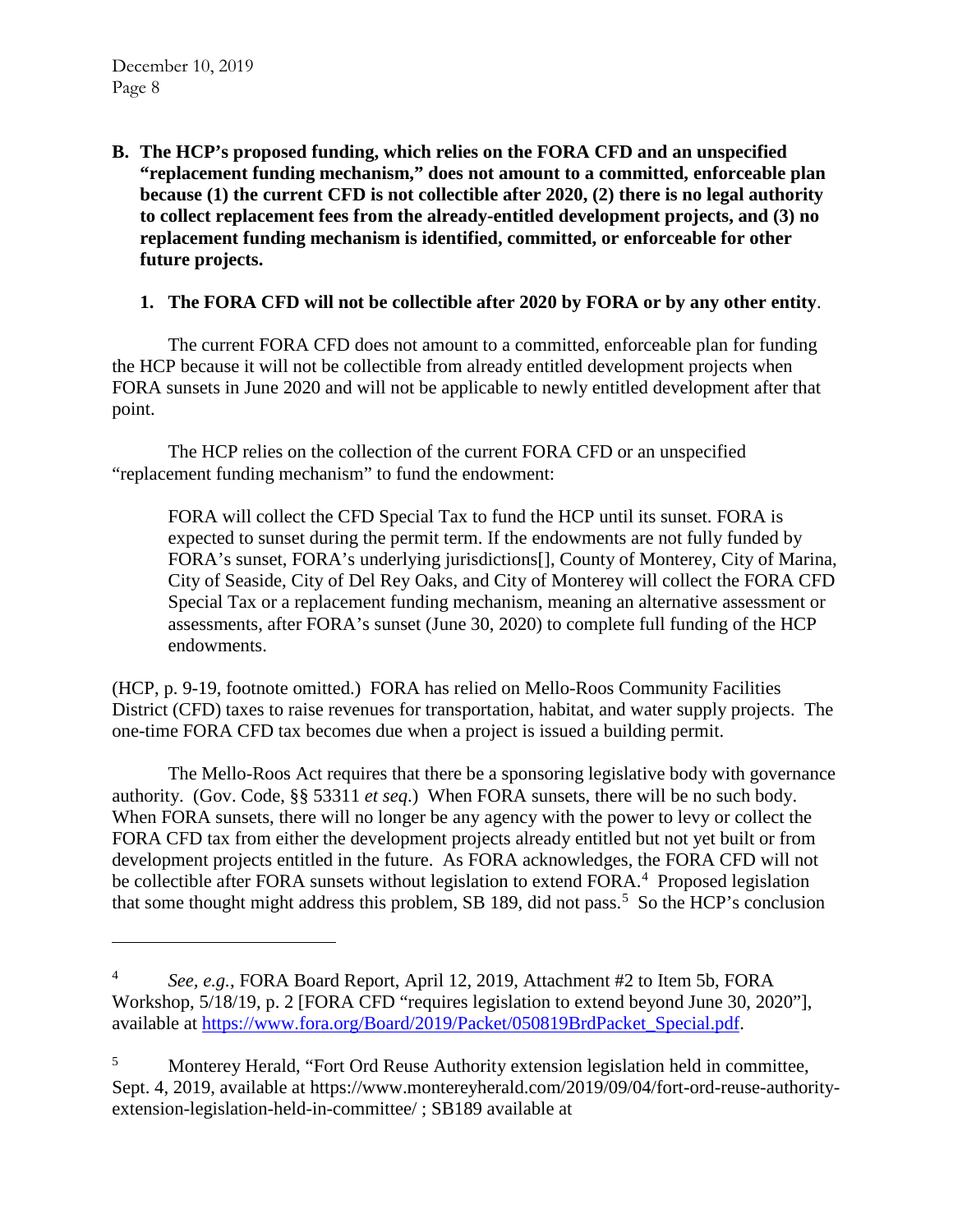that FORA's underlying jurisdictions could collect the FORA CFD tax after FORA sunsets is erroneous.

# **2. There is no funding mechanism that** *could* **collect the CFD or a "replacement funding mechanism" from already entitled development projects, and revenues from this entitled development represents the majority of the needed HCP funding.**

While a land use jurisdiction could impose a "replacement funding mechanism" on a *future* project that does not yet have vested entitlements, it would not be possible to impose a "replacement funding mechanism" on those projects that *already have vested entitlements* but for which a building permit has not yet been issued. The very point of vested entitlements is that they are not subject to exactions adopted after the vested entitlement is granted.

As FORA has repeatedly acknowledged in its transition planning, the *ability to raise revenues from projects that already have development entitlements will terminate when FORA sunsets, because no new taxes or impact fees can be imposed on entitled development projects with vested rights*. [6](#page-8-0)

FORA has projected that post-2020 CFD taxes on the six already-entitled development projects would have totaled \$[7](#page-8-1)2.2 million.<sup>7</sup> FORA staff projects post-2020 CFD taxes would have been \$14 million for the County's single project; \$55 million for Marina's three projects; \$2.6 million for Seaside's single project; and \$42,370 for Del Rey Oaks' single project.<sup>[8](#page-8-2)</sup> While FORA projected \$72.2 million in CFD taxes from these six entitled projects, it projected only \$55.2 million in CFD taxes from the future projects for which no entitlements have been issued.

<span id="page-8-2"></span>8 *Id.* at 13.

 $\overline{a}$ [https://legiscan.com/CA/votes/SB189/2019.](https://legiscan.com/CA/votes/SB189/2019) Proposed section 67700(d) of SB189 would have permitted the County to distribute previously *accumulated* CFD revenues upon dissolution of FORA, but it would not have permitted the County to collect or distribute the FORA CFD taxes *after* dissolution.

<span id="page-8-0"></span><sup>6</sup> *See, e.g.*, FORA Resolution No. 18-11, Dec. 19, 2018, Recital M ["Collecting taxes or fees on developments that have already been entitled will require each jurisdiction to obtain agreements from each developer of an entitled project to pay development fees that the developer would not otherwise be obligated to pay. Those fees are estimated to be \$72 million for entitled projects, if all entitled developments are fully completed"], available at [https://www.fora.org/Board/2019/Packet/050819BrdPacket\\_Special.pdf,](https://www.fora.org/Board/2019/Packet/050819BrdPacket_Special.pdf) pdf page 6.

<span id="page-8-1"></span> $7 \text{ These six projects are identified by FORA staff as The Dunes, Seahaven, and Cypress}$ Knolls in Marina; East Garrison in the County; Seaside Resort in Seaside; and the RV Resort in Del Rey Oaks. (See Draft Transition Plan Study Session, presentation to FORA Board, page 12, June 8, 2018, available at [http://fora.org/Board/2018/Presentations/06/TAC-](http://fora.org/Board/2018/Presentations/06/TAC-Board_StudySession_060818.pdf)Board StudySession 060818.pdf.)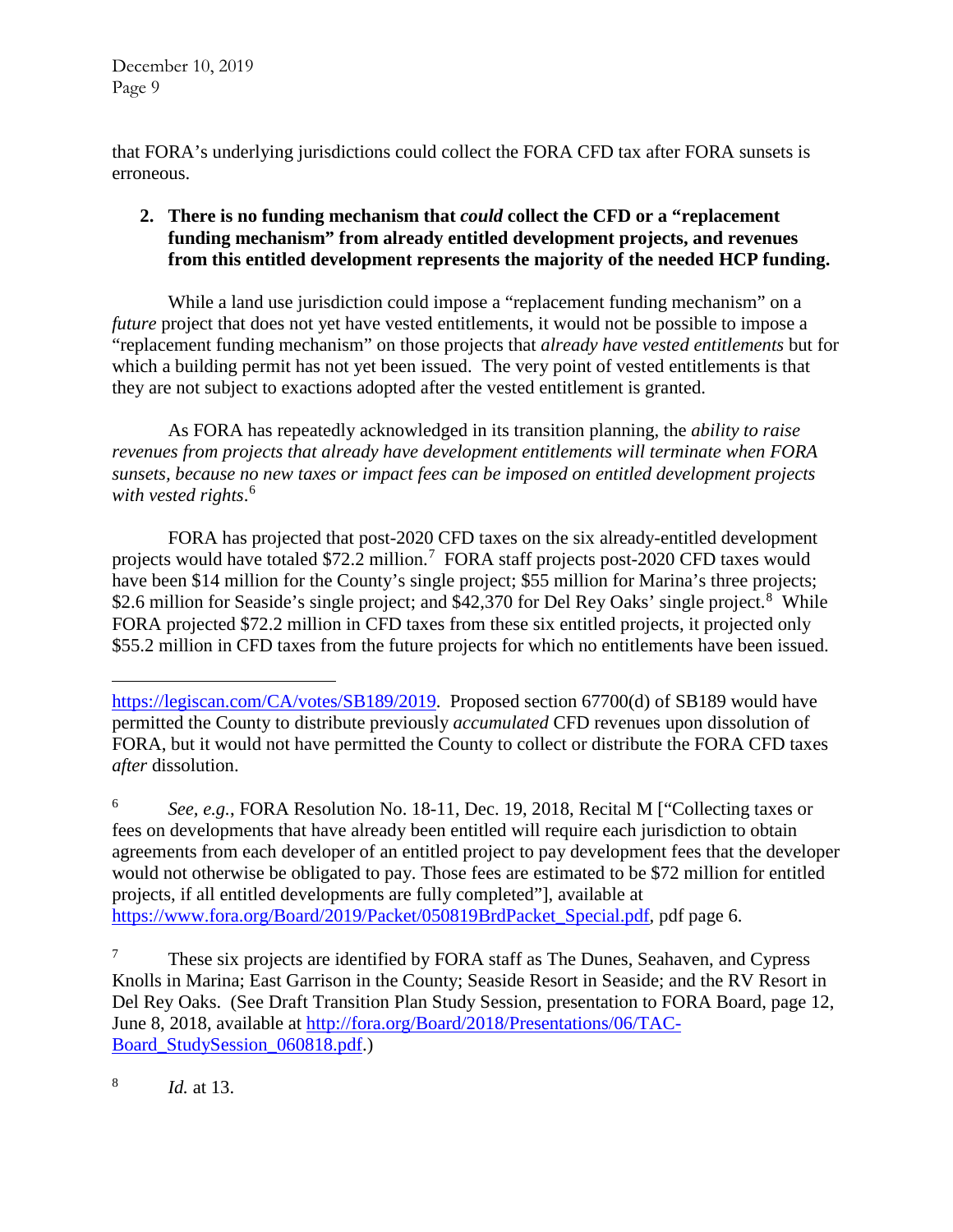The assumed 30% share of that \$72.2 million allocable to the HCP would come to \$21.7 million, more than half of the proposed HCP endowment fund. (HCP, pp. 9-18 [Table 9-7], 9-33 [Table 9-12].) There is no committed, enforceable mechanism to replace this CFD tax revenue.

Remarkably, although FORA knew that it was statutorily mandated to sunset when it adopted the CFD tax, FORA made no provision to collect or replace CFD taxes for entitled projects after it sunsets.

Some land use jurisdictions may be in discussion with entitled developers seeking some voluntary agreement to replace the CFD taxes that cannot be collected after FORA sunsets. However, unless and until there are such legally binding agreements in place, the HCP cannot rely on future payments from these projects as a source of funding.

# **3. There are no committed, enforceable funding mechanisms for future projects that do not yet have entitlements.**

Where there are no vested entitlements in place yet, the land use jurisdictions do have the power to replace the expected CFD tax revenues from unentitled future projects by creating their own funding mechanisms. These mechanisms might include nexus-based development impact fees, new CFDs, or ad hoc impact fees negotiated through development agreements. However, as discussed below, since there are no currently committed or enforceable fee or tax programs in place for future projects, or even any concrete proposals for such "replacement funding mechanism," neither the HCP nor the EIS/EIR identifies any assured funding.

Furthermore, there are fundamental issues of equity and efficacy that should be negotiated and that must be resolved before the agencies adopt new funding mechanisms. These issues are also discussed below.

# **C. Permittee agencies should not agree to a JPA without a committed, enforceable funding plan. Permittees should understand the cost of the HCP** *and its alternatives***, reach agreement on cost-apportionment, and commit to enforceable funding mechanisms**  *before* **joining a JPA.**

Even if the CFD funding problems could be resolved and the agencies were free to impose taxes or fees on all development projects, the agencies should not agree to join a JPA unless and until there is agreement that apportions costs and that ensures enforceable, committed funding mechanisms.

## **1. As a matter of prudent fiscal management, the Permittees should know their future costs for the proposed HCP** *and for alternative compliance* **before they make a 50 year commitment to the proposed HCP by joining a JPA.**

The proposed HCP would require the 12 agencies to form a JPA that would be liable for the implementation and funding of the HCP/ITP conditions for 50+ years. As a Permittee under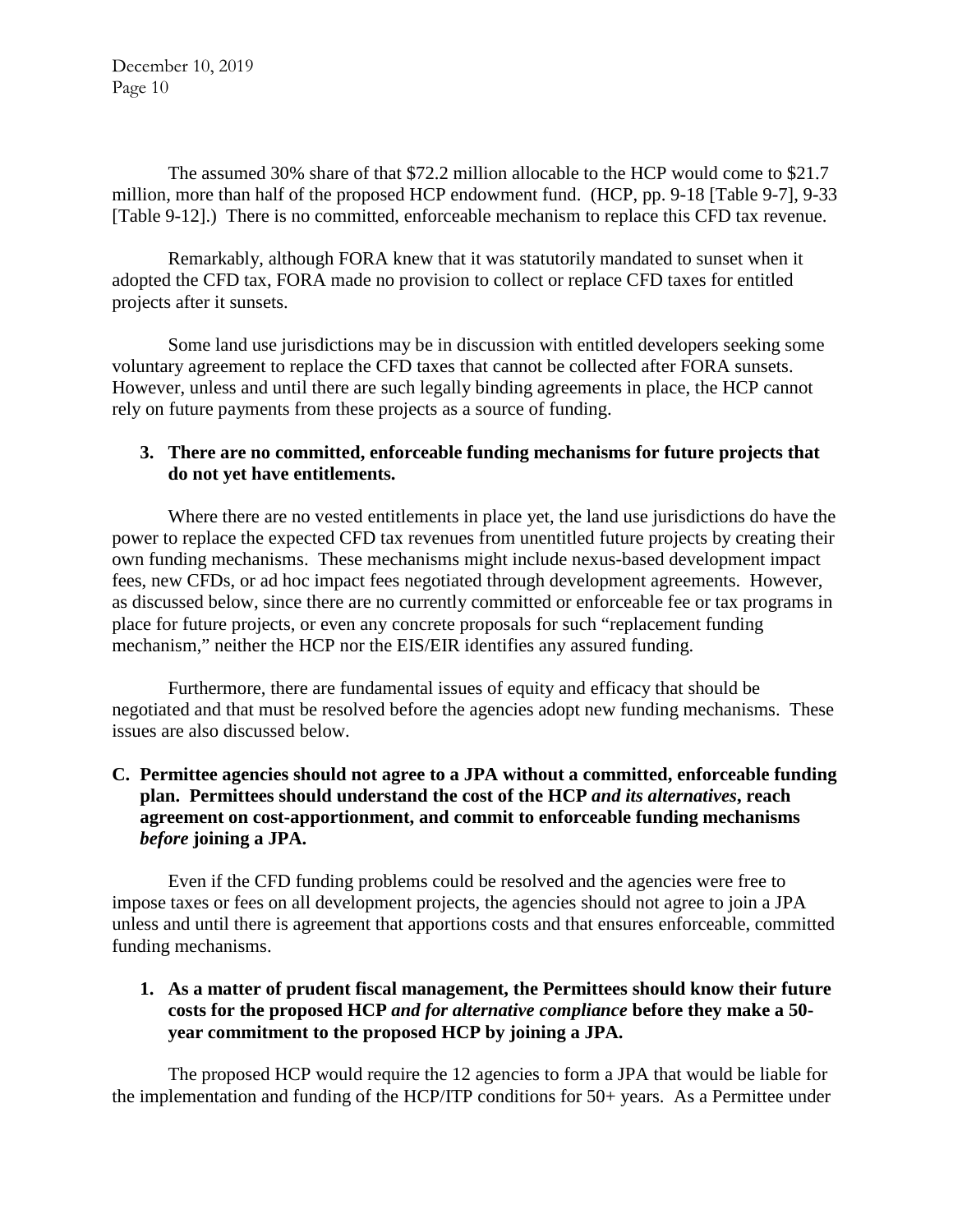the ITP, each agency would be jointly liable for the ITP costs incurred as a result of development decisions made by the other Permittees, and would also be liable for the permitted and unpermitted actions of developers in Fort Ord, both within and outside their own land use jurisdictions. (See, e.g., JPA Agreement sections 6.2 [Responsibility to Wildlife Agencies], 8.0 [Funding of Endowments]; 3.2 [Withdrawal]; HCP section 9.3.5 [Funding Adequacy].) Incentives to minimize overall costs and liability are weakened when those costs and liability can be shifted to other parties, a situation referred to as "moral hazard."

By contrast, under the no-project alternative, the developers, not the agencies, would be the permittees and would directly bear the costs and liabilities for ESA compliance. Developers would have incentives to avoid development of greenfield land, to minimize incidental take, and to minimize overall HCP compliance cost.

FORA has suggested that there are economies of scale in the joint-HCP approach. However, FORA has not quantified those scale economies or provided a comparison of the habitat management and ESA compliance costs for the project and no-project alternatives. *Before making a decision to join the HCP JPA and to assume liability for 50 years of Permittee costs, the agencies should know the costs and benefits of both alternatives.*

**For the proposed HCP**: the agencies should know the total cost and their own shares of the total costs. As discussed below, each agency's cost for the proposed HCP would depend on a number of factors, including the total cost of the HCP; the cost-apportionment method; the sites and pace of development that determines the cost to meet the stay-ahead provision; the funding mechanisms that would provide an endowment; and the rate of return on that endowment. As discussed below, the HCP and the analysis provides by FORA to date are not sufficient to provide this information.

**For the no-action alternative,** agencies should know the following:

About the *agency's own costs and obligations* for the no-action alternative, the agencies should know:

- What liability would the agency retain for fulfilling obligations under the existing HMP?
- What is, and who bears, the obligation for ongoing management activity for HMP's HMA acres (e.g., controlled burns, access limitation, any mandated restoration or enhancement)?
	- o Note that HMP's HMA acreage is held as follows: State Parks (979 acres), UC/NRS (606 acres), County (1,849 acres), Marina (236 acres), MPC (206 acres), and MPRPD (19 acres).
- What is the cost for that management activity if it is mandatory?
- Will the ongoing management activity for its portion of the HMP's HMA acres require the agency itself to obtain individual HCP/ITP? If so, at what cost?
- Could the agency reduce or offset its management costs for its portion of the HMP's HMA acres by partnering with a private developer or group of developers who need mitigation land and will pay for its management?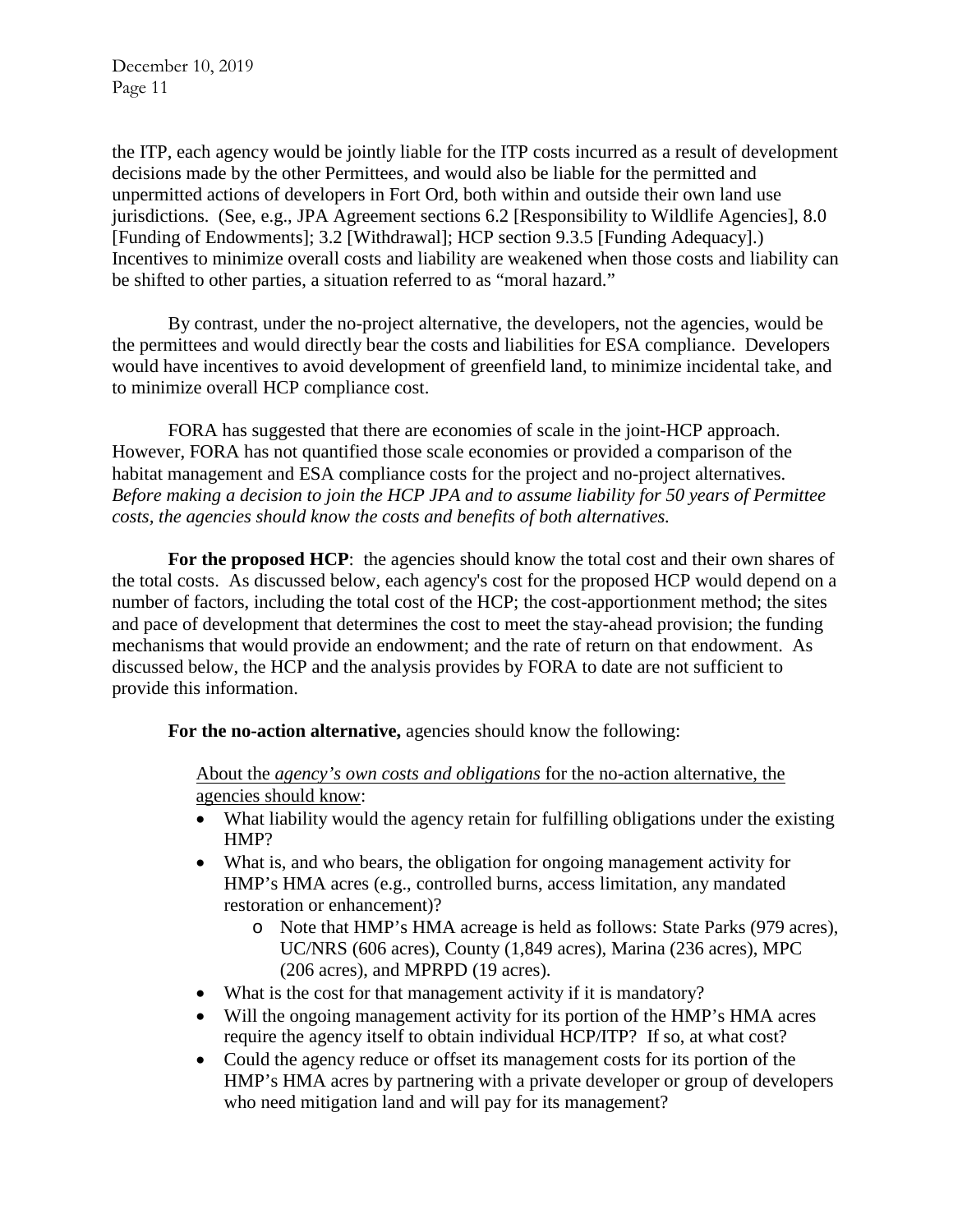- Could the agency reduce or offset its management costs for its portion of the HMP's HMA acres by conveying the HMA land to another agency with a habitat/recreation mission, e.g., BLM, State Parks, UC/NRS?
- Could the agency reduce or avoid its management costs for its portion of the HMP's HMA acres by obtaining revisions to the HMP based on changes in land use plans or other conditions?
	- o Note that the HMP indicates that changes may be negotiated with the USFWS. (HMP, p. 1-14.)
	- o Agencies have negotiated changes to the HMP in the past, e.g., by swapping mitigation and development land designations.
	- o Whose permission would be required to revise the HMP?
- The HMP is apparently not sufficient to provide ESA compliance for ITPs without more actions.<sup>[9](#page-11-0)</sup> It appears that the HMP adoption has been relied on only to fulfill mitigation obligations under CEQA and NEPA, with the understanding that the HMP may *facilitate* later ESA compliance.<sup>10</sup> If the HMP is mandatory only as a form of CEQA/NEPA mitigation, *can the agencies alter the HMP obligation if they make findings of adequate substitute mitigation and/or infeasibility*? (*See Napa Citizens for Honest Government v. Napa County Bd. of Supervisors* (2001) 91 Cal.App.4th 342, 359 [mitigation may be modified or deleted with stated rationale supported with substantial evidence]; *see also Lincoln Place Tenants Association v. City of Los Angeles* (2005) 130 Cal.App.4th 1491, 1508; *Katzeff v. Department of Forestry & Fire Protection* (2010) 181 Cal.App.4th 601, 614.)

About the *agency's developers' costs and obligations* for the no-action alternative, the agencies should know:

- For the development areas within an agency's jurisdiction, what would be the approximate cost of future ESA/CESA compliance that would be born directly by developer-permittees in their project-specific HCPs/ITPs? How would that cost compare to the jurisdiction's share of the cost of the proposed HCP?
- Assuming that developers bear the cost of ESA compliance directly, how much less greenfield development would occur under the no-project alternative than under the proposed HCP?
	- o Note that the proposed cost apportionment in the HCP document call for assessing costs based on CFD replacement revenues. This cost apportionment would not create *any* incentive for a private developer to avoid take and minimize ESA compliance costs by developing on unvegetated, previously developed land rather than on vegetated land providing habitat, because CFD taxes would be the same either way.

<span id="page-11-0"></span> <sup>9</sup> See Base Reuse Plan EIR, p. 4-164.

<span id="page-11-1"></span><sup>&</sup>lt;sup>10</sup> *Ibid*; see Robert Walker, Assistant Secretary of the Army, Fort Ord, California, Disposal and Reuse, Supplemental Environmental Impact Statement, Record of Decision, June 18, 1997, available at [http://docs.fortordcleanup.com/ar\\_pdfs/AR-BW-1790/bw-1790.pdf.](http://docs.fortordcleanup.com/ar_pdfs/AR-BW-1790/bw-1790.pdf)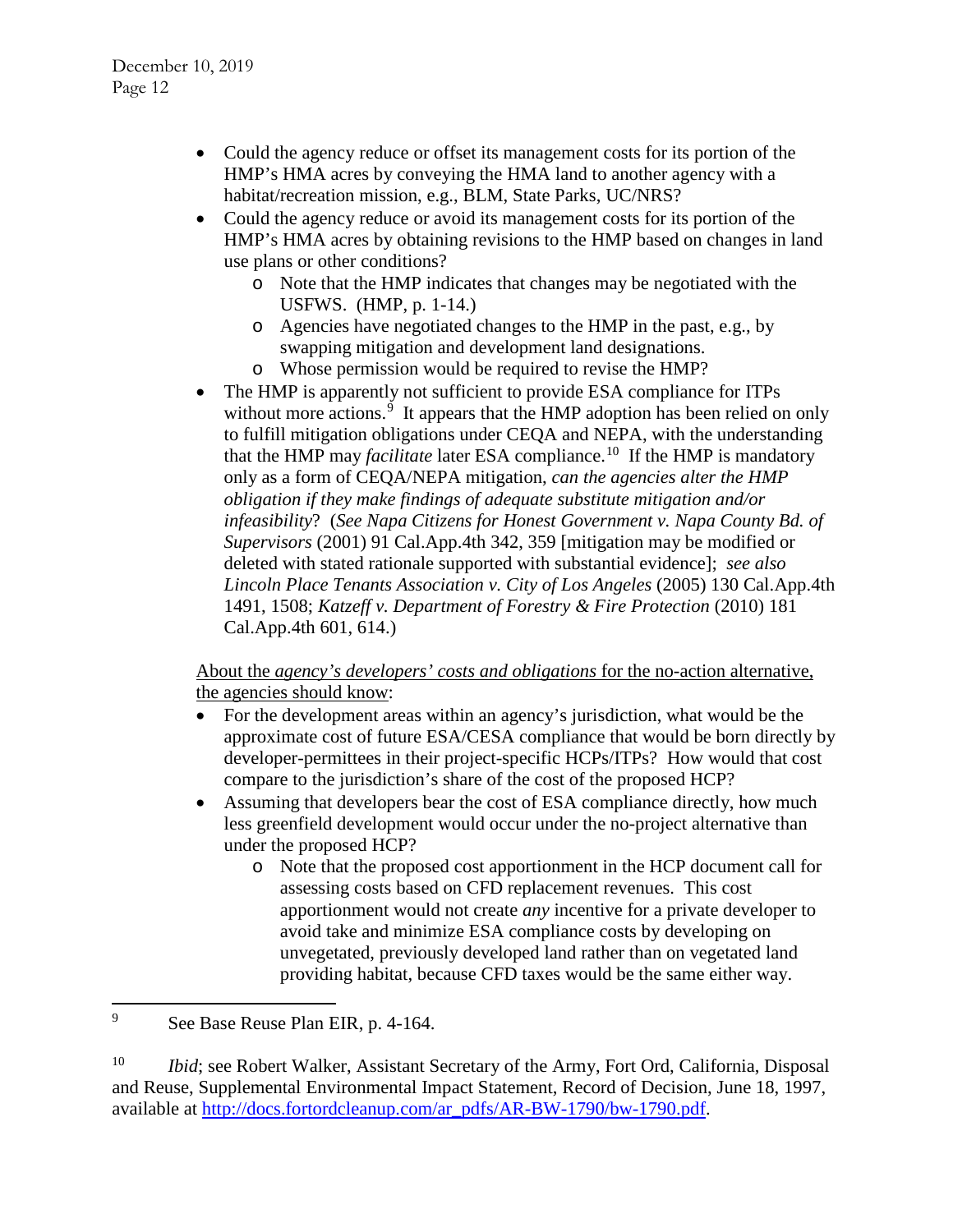For the no-action alternative, it is particularly important that the agencies clarify the continuing obligations under the HMP *and* the ability to coordinate the management of the HMP's habitat management areas with project-specific ITPs. As discussed below, the EIS/EIR assumes for the no-action alternative that HMP obligations cannot be coordinated with project-specific ITPs; but this assumption is not supported with any actual analysis.

## **2. Formation of JPA should not occur until the HCP is finalized and there is agreement on, and commitment to, enforceable cost-apportionment and funding mechanisms**.

The HCP contemplates that the JPA will be formed prior to the implementation of the HCP and permit issuance. (HCP, pp. ES-10, 7-1.) This is apparently required by the USFWS. (Stephen Henry, USFWS, letter to Michael Houlemard, FORA, July 29, 2016, p. 5, point # 6.) The draft JPA Agreement provides that the "final HCP" is incorporated by reference and that conflicting provisions in the HCP will supersede the JPA Agreement. It is unclear how many changes need to be made to the HCP to make it "final" or whether future changes to the HCP would be binding on each JPA member.<sup>[11](#page-12-0)</sup>

The cost apportionment and the funding mechanisms are critical questions that remain unresolved in the JPA Agreement. Section 8 of the JPA Agreement mentions an array of *possible* alternative funding mechanisms (e.g., CFD Taxes, developer impact fees, lump sum or annual payments by Permittees, state and federal grants and appropriations) and *possible* alternative cost-apportionment methods (e.g., apportionment based on acreage, developable acreage, market value of acreage, habitat value of acreage, previous funding commitments). Section 8 provides that *after* the JPA is formed, the parties will "cooperatively develop" both the "funding mechanisms" and the "methods of apportioning funding responsibility among the Parties." Even if it were not dictated by the ESA, CESA, CEQA, and NEPA, it would be prudent for the agencies to reach agreement on cost-apportionment and funding mechanisms *before* committing themselves to a 50-year liability.

In contrast to the JPA Agreement, the draft HCP appears to have settled that the funding mechanism and cost apportionment *will be* based on the CFD Tax and some replacement funding mechanism that is equivalent to the current CFD tax, to be developed by the land use jurisdictions, without any use of the General Funds of the land use jurisdictions. (HCP, section 9-3.)

Despite the HCP's apparent commitment to this approach, a November 13, 2019 EPS memo refers to the CFD-based cost apportionment method assumed in the HCP as the "baseline analysis" and then discusses several alternative cost and funding scenarios.

<span id="page-12-0"></span> $11$  If substantial changes are made to the proposed HCP circulated for public review and comment, the revised HCP and a revised EIS/EIR should be recirculated for additional review and comment.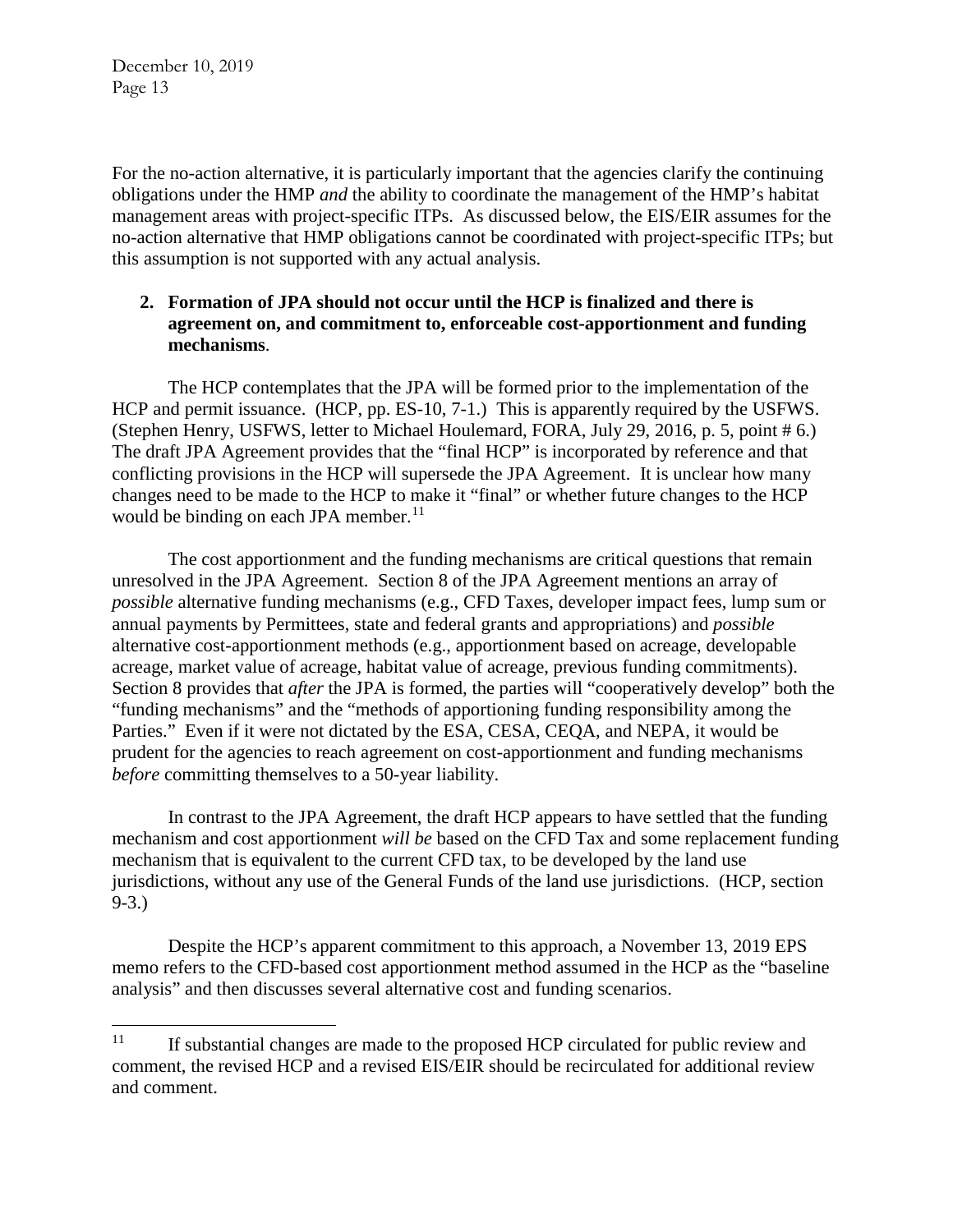In short, the cost-apportionment method and funding mechanism are neither adopted, nor even agreed. Accordingly, the HCP does not meet the federal or state requirements for assured funding or the CEQA and NEPA requirements for committed, enforceable mitigation financing.

In light of the JPA's provision that the final HCP is controlling over the JPA (JPA, section 4.0) and the fact that the HCP assumes a cost-apportionment and funding mechanism but the JPA does not, each jurisdiction should require that the HCP be in "final" form at the time that the JPA Agreement is signed and that funding mechanisms and cost-apportionment be agreed, committed, and consistently spelled out in both the HCP and the JPA. The JPA Agreement should also provide an acceptable mechanism to negotiate future changes to the final HCP document.

### **D. Permittees should evaluate a range of cost-apportionment methods and funding mechanisms if they intend to pursue the proposed HCP.**

### **1. The September 2019 HCP assumes that endowment funding will come from the FORA CFD or an equivalent but unspecified "replacement funding mechanism" after FORA sunsets**.

The JPA Agreement leaves the choice of cost apportionment as a matter to be decided after the jurisdictions join the JPA and after the HCP is adopted. (JPA Agreement, section 8 [cost apportionment method to be determined], section 4 [HCP to be incorporated by reference; its provisions supersede the JPA Agreement].)

However, the HCP states that HCP endowment funding will come from the CFD Special Tax and from state and federal budget appropriations and that no Permittees other than State Parks and MPRPD would be required to obligate its General Fund to satisfy its financial obligations. (HCP, p. 9-15.) Since budget appropriations are uncertain and outside the control of the Permittees, and since the proposed endowment funds would provide essentially all of the HCP funding, financial assurances will rely on Permittees' ability to raise revenues through the FORA CFD or an unspecified "replacement funding mechanism" that would generate the same revenue stream as the existing CFD tax. Thus, the HCP assumes that the HCP endowment will be funded by a CFD Special Tax revenue stream and will be apportioned among the Permittees based on their collection of CFD tax revenues. (HCP, section 9.3.1.)

#### **2. The November 2019 EPS memo discusses alternative funding-mechanisms.**

Although the information is not in the HCP, the HCP consultant EPS modeled costapportionment based on several different funding mechanisms in a memorandum captioned "Financial Model Sensitivity Analysis and Cost Allocation Alternatives." (EPS, letter to FORA Administrative Committee, Nov. 13, 2019 ("EPS2").) These included apportioning cost based on CFD Replacement Revenues, on short and long-term developable acres, and on water allocations. Allocation Alternative 1 in the EPS Sensitivity Analysis, which is based on "CFD Replacement Revenues," is the cost allocation method used in the HCP document.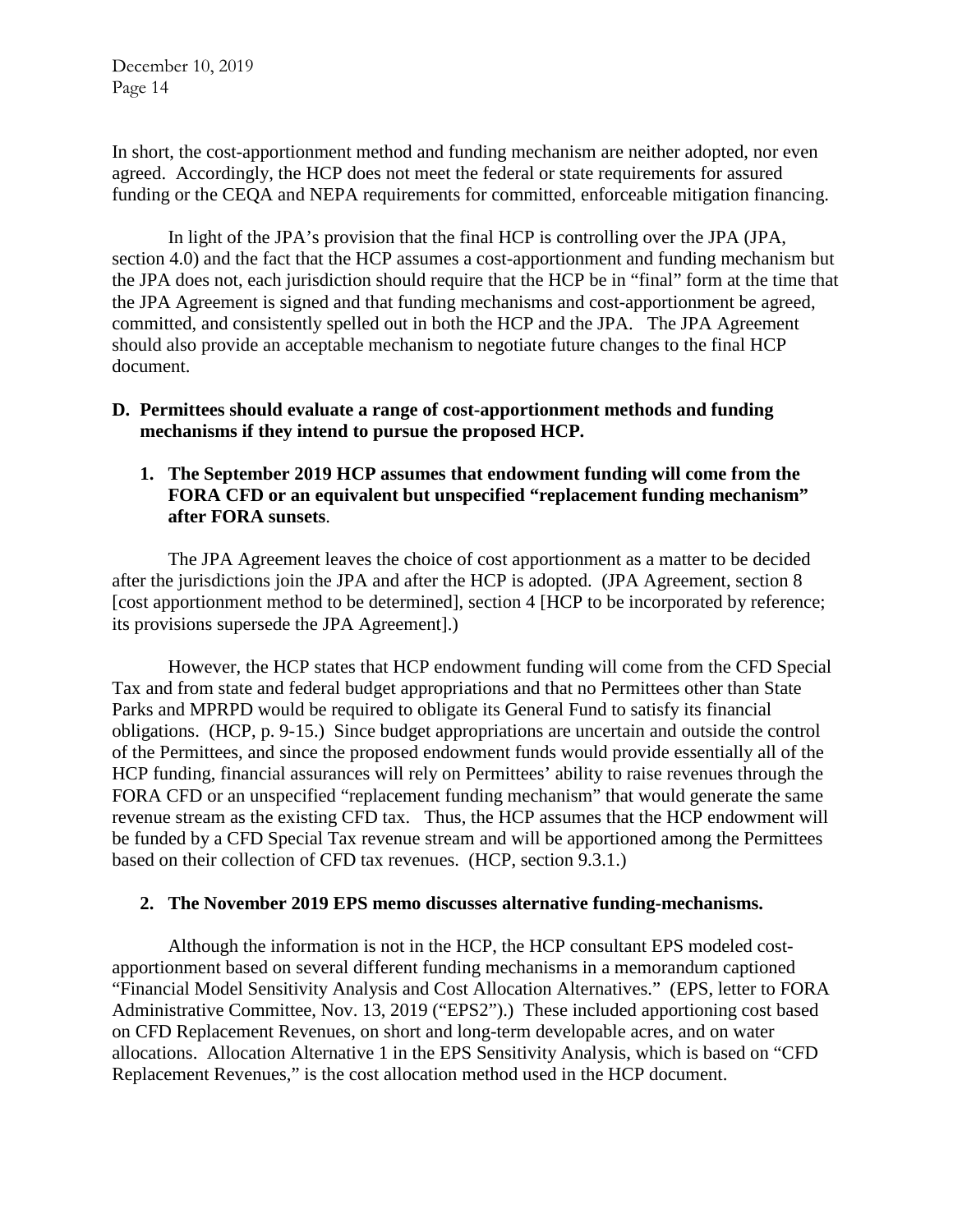## **3. The agencies should consider appropriate criteria and options for adequate costapportionment methods and funding mechanisms.**

Criteria for adequate cost-apportionment methods and funding mechanisms might include the following:

- Funding should be sufficiently proportionate to incidental take that the stay-ahead provision can be met.
- Funding should be feasible, committed, and enforceable.
- Funding should be equitable among the Permittees and among the types of development (e.g., residential, office, commercial, industrial, retail)

Options for cost-apportionment methods and funding mechanisms might include:

- The FORA CFD tax, as long as it can legally be collected,
- A new CFD tax enacted and levied by the JPA, applicable to all development within the HCP,
- A local CFD tax enacted and levied by an individual Permittee that is a land use jurisdiction, applicable only to development within that jurisdiction,
- A development impact fee enacted and levied by the JPA, applicable to all development within the HCP,
- A local development impact fee enacted and levied by an individual Permittee that is a land use jurisdiction, applicable only to development within that jurisdiction,
- Ad hoc fees imposed through development agreements,
- General fund revenues of the Permittees,
- Grants and appropriations.
- **4. The choice of funding mechanisms should matter to agency/Permittees because it is likely to determine the cost-apportionment of the HCP. There are** *substantial*  **differences in each Permittee's funding obligations depending on the choice of costapportionment and funding mechanism**.

The choice of funding mechanism would likely be allowed to determine the costapportionment among the Permittees. For example, if development impact fees or CFD taxes are the primary funding mechanism, cost would likely be apportioned among Permittees in proportion to the fees or taxes raised in each Permittee's jurisdiction. The HCP and the EPS Sensitivity Analysis memorandum (EPS2) assume this to be the case under normal conditions. Uncoupling the funding mechanism from the cost-apportionment could be accomplished, e.g., through side-payments among Permittees, but this would introduce complexities that should be avoided absent good reason.

Note, however, that the HCP does propose that funding and cost apportionment be at least temporarily uncoupled in the event that CFD payments were insufficient to pay for HCP required actions on all HMAs: in that event the HCP proposes that the owner of the HMA land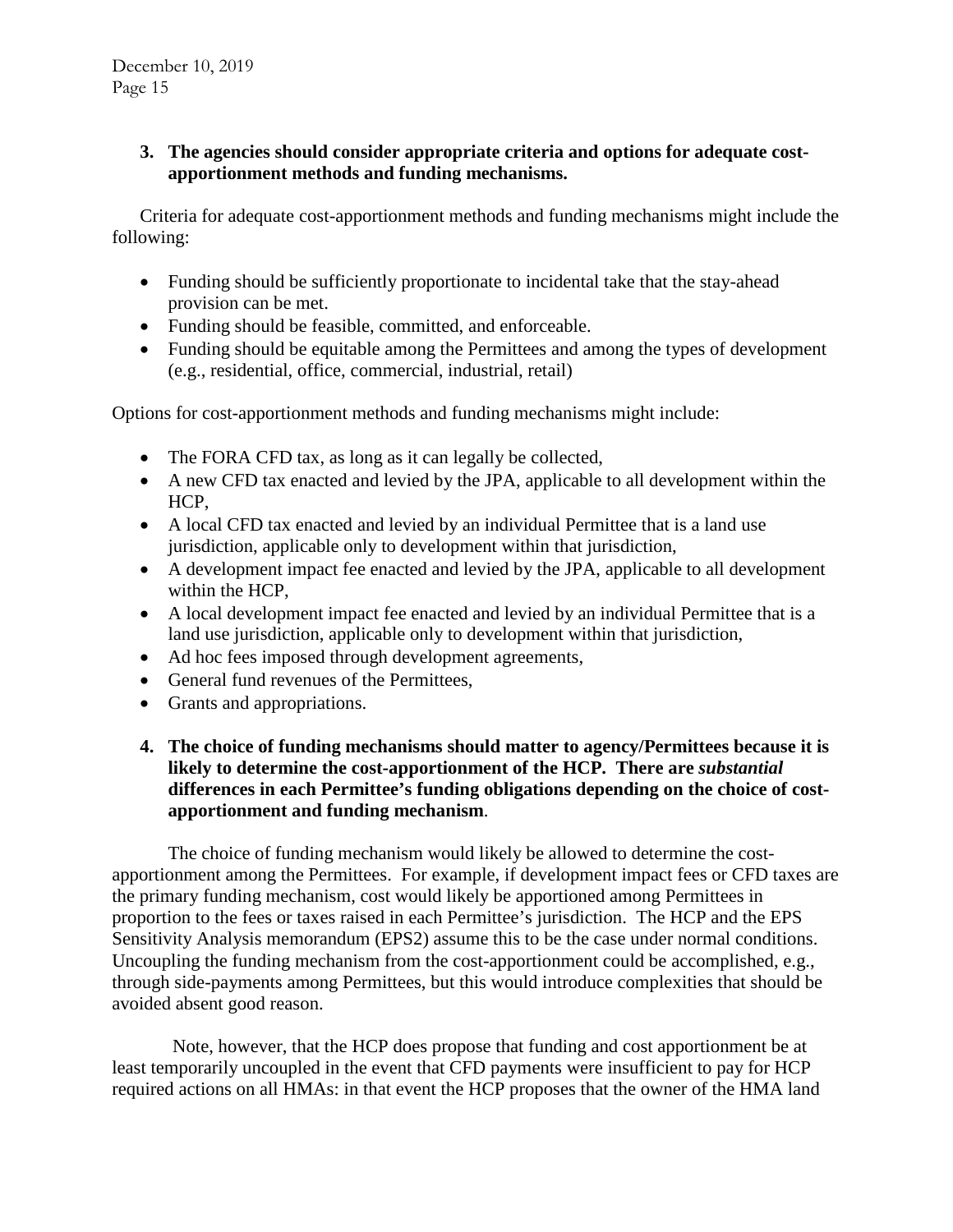incur the cost and seek reimbursement from the other Permittees later. (HCP, section 9.3.5.1, p. 9-35.)

Impact fees, CFD taxes, and development agreement fees can be levied on various bases. The current CFD levies fees based on type of development and number of units. Impact fees can do the same. But CFD taxes and impact fees could also be based on the developed acres, or the vegetated developed acres, or based on the amount of incidental take caused by development.

The choice of the fee or tax basis can make a large difference in cost apportionment. EPS's Sensitivity Analysis memorandum modeled cost-apportionment based on the existing CFD taxes, on short and long-term developable acres, and on water allocations. Allocation Alternatives 2a and 2b in the EPS Sensitivity Analysis are based on developable acres. Alternative 2a is based on short-term development in the planning pipeline and Alternative 2B is based on the total buildout acres over the 50-year HCP permit term. (EPS2, Tables 6 and 7, D-1 [long-term developable acres by jurisdiction].)

EPS's modelling demonstrates that costs could be 2.5 times higher for some land use jurisdictions, depending on the basis of apportionment. (EPS2, Table 7 [Marina Alt. 1 cost of \$18.7m vs. Alt 2B cost of \$10.1m; DRO Alt. 1 cost of \$4.2m vs. Alt. 2B cost of \$5.6m; County Alt. 1 cost of \$4.5m vs. Alt 2B cost of \$1.8m].) Given the amounts at issue, the land use jurisdictions should resolve the basis of cost apportionment before entering into a JPA that binds them to an unfavorable or inequitable cost-apportionment method, not to mention the joint and several liability. (JPA Agreement, sections 8.0, 6.2, 3.2.)

**E. Even if a funding mechanism identical in the amount and apportionment to the current CFD tax could somehow be imposed, it would not demonstrably assure adequate funding for the HCP because there is no assurance that this revenue stream could meet the stay-ahead provision and because such a cost-apportionment is likely to be rejected as inequitable.**

The HCP provides no actual analysis to demonstrate the feasibility of the "stay ahead" provision and there are reasons to doubt it will be feasible.

### **1. The HCP does not actually match the schedule of habitat maintenance, enhancement, and restoration to the build-out assumed to occur in order to show that the HCP can in fact stay ahead.**

HCP Section 7.6 provides a stay-ahead rule, but without an analysis to demonstrate that it will work within the funding constraints.

The HCP defines "take percentage" as the impact on each species in acres of take divided by baseline acres. The HCP defines "conservation percentage" as the acreage actively managed and commensurately funded divided by total protected acreage for each species habitat required by the HCP. The stay-ahead rule requires that the conservation percentage must be 5 percentage points greater than the take percentage for most fauna habitat. For the CTS and CRLF, the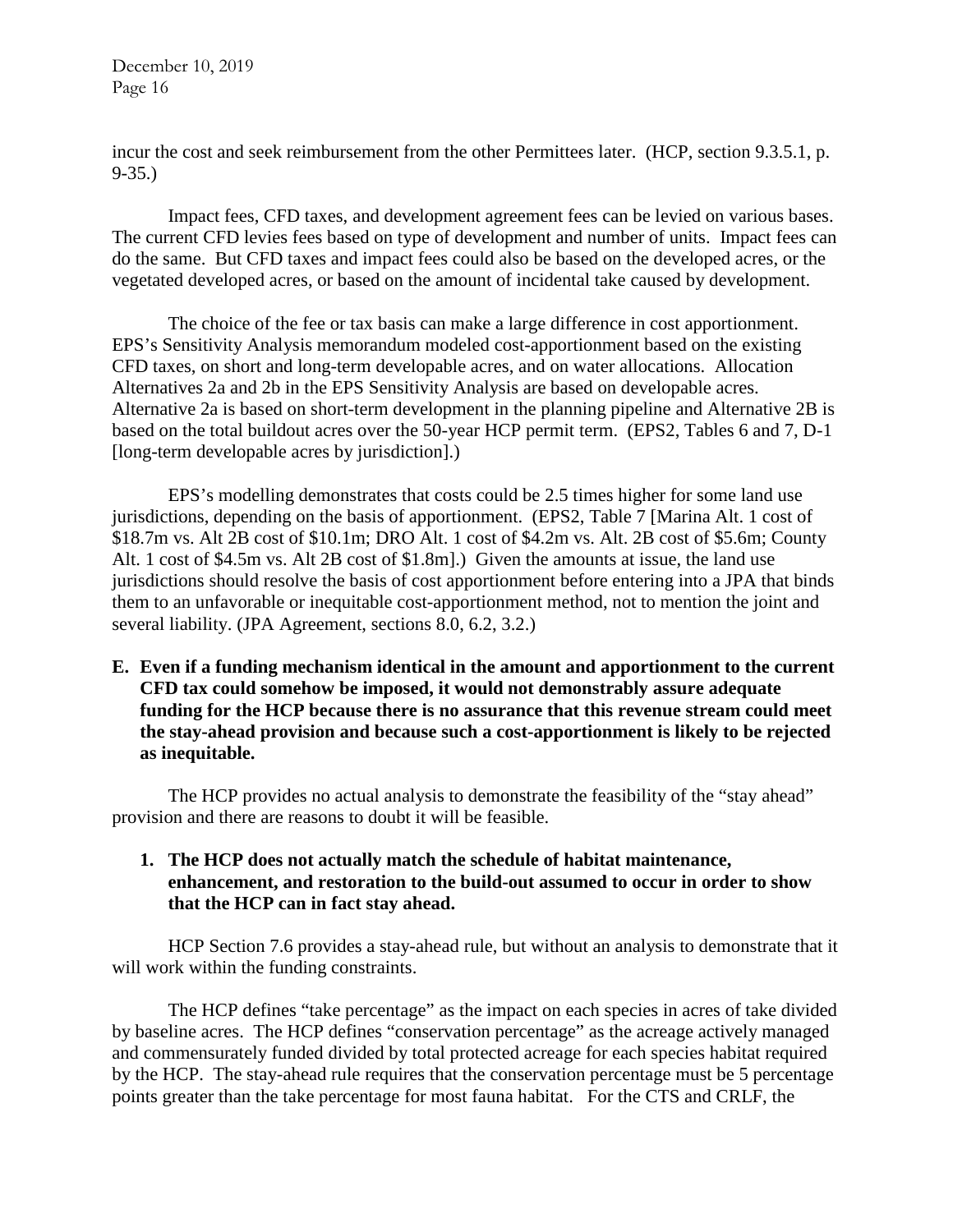conservation percentage must be 20 percentage points greater than the take percentage until successful completion of aquatic restoration projects, which would require that the HCP incur the front-loaded costs of restoration. Similarly, for HCP plant species, the conservation percentage must be 20 percentage points greater than the take percentage until successful completion of restoration and seeding projects, which must occur "as early as possible in the permit term." (HCP, p. 7-17.)

The HCP presents two examples of the calculation.<sup>12</sup> But the examples of the *application* of the stay-ahead rule does not constitute any evidence that *attaining* the stay-ahead provision would be feasible.

# **2. The HCP does not actually match the schedule of habitat maintenance, enhancement, and restoration to the build-out assumed to occur in order to show that the HCP can in fact stay ahead.**

The HCP acknowledges that a slower pace of development than it assumes is a critical risk to meeting the stay-ahead provision. However, HCP section 9.3.5 provides only a qualitative discussion of that risk, a discussion that does not demonstrate that conservation will in fact stay ahead of incidental take in the event that full Fort Ord buildout does not occur by 2030 as the HCP assumes:

Annual HCP required action costs and CFD Special Tax revenues are both triggered by FORA's land use development. If the pace of development slows, annual CFD Special Tax revenues would be generated at a slower rate. However, the timing of HCP required actions would also be delayed, consequently reducing annual HCP required action costs. This relation between annual endowment costs and revenues reduces the possibility of inordinate funding shortfalls being experienced during the permit and post-permit periods. Section 7.6, Stay-Ahead Provision, describes in further detail how HMA funding is an integral part of how preserved acres are counted toward the stay-ahead provision."

(HCP, p. 9-33.) While this relation between endowment revenues collection and the pace at which costs are incurred might, under some circumstances, "reduce" the possibility of a funding mismatch, it does not eliminate it.

<span id="page-16-0"></span><sup>&</sup>lt;sup>12</sup> Example: if a developer seeks development that impacts 50% of Sand Gilia (756 acres of 1511 acres baseline acres) then 55% of conservation goal would have to be met before take was allowed (839 acres of the required 1,525 acres). This example assumes that required Gilia restoration and seeding has already occurred so that the stay ahead percentage is only 5%, not the 20% required before restoration is deemed successful.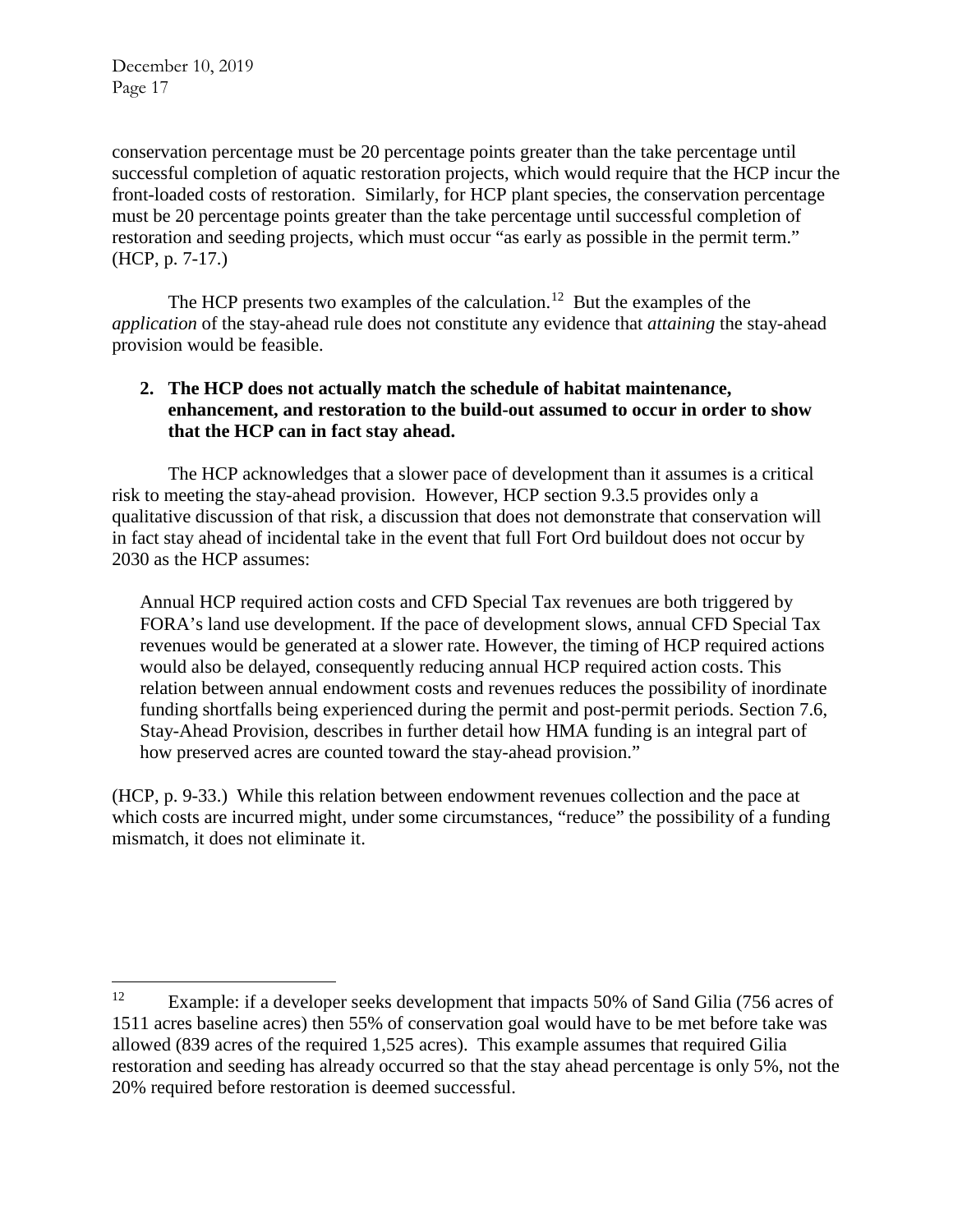## **3. Mismatches in conservation funding and incidental take are likely to prevent meeting the stay-ahead provision**.

The HCP's cost and funding analysis simply assumes that the incidental take caused by development projects and the funding contributed by those projects toward the HCP would remain proportionate and that this proportionality would ensure that the stay-ahead provision could be met. However, the CFD-based cost-apportionment method assumed in the HCP does not actually ensure that funding would be generated in proportion to incidental take from development. Thus, it cannot assure that the HCP would be adequately funded to meet the stayahead provision.

There are a number of reasons that attaining the stay-ahead provision may not be feasible.

### a. A CFD-like tax collection does not materially precede incidental take.

First, the CFD payments are not due until a building permit is issued, at which time the developer may immediately begin causing take. Conservation funding could therefore lag behind take. Conservation funding should be required sufficiently before construction to ensure that the required stay-ahead habitat acreage is maintained, enhanced, and restored.

### b. A CFD-like tax may not cover fixed initial costs for startup, capital, and restoration.

Second, the cash flow analysis assumes constant annual costs of \$2.2 million will be paid for through the endowment. (HCP, App. O, Tables 8 and 13.) The constant cost assumption does not provide for the needed front-loading of costs for start-up, capital, and habitat restoration. (See HCP, Table 9-1a.)

The 20% stay ahead for plants and the CTS and CRLF will be particularly difficult to attain because the 20% stay-ahead mandate applies until the front-loaded costs are incurred for successful habitat restoration and enhancement.

# c. CFD-like taxes may be insufficient if early projects occur disproportionately in incidental take areas.

Third, early projects may be in sensitive areas and therefore make larger contributions to take percentage than the conservation percentage that their CFD payments can fund.

EPS's Sensitivity Analysis memorandum identifies development projects that are in the "short-term planning pipeline" that reflects "a market and resource constrained scenario whereby only portions of the total developable areas are anticipated to develop." (EPS2, pp. 7-8.) EPS sets out the projects expected to develop in the short-term in Tables C1 through C6. (EPS2, Appendix C, "Projected Replacement CFD Special Tax Revenue"].) Many of these short term projects will result in substantial incidental take because they are located in natural, vegetated land on which the HCP identifies the presence of multiple protected species.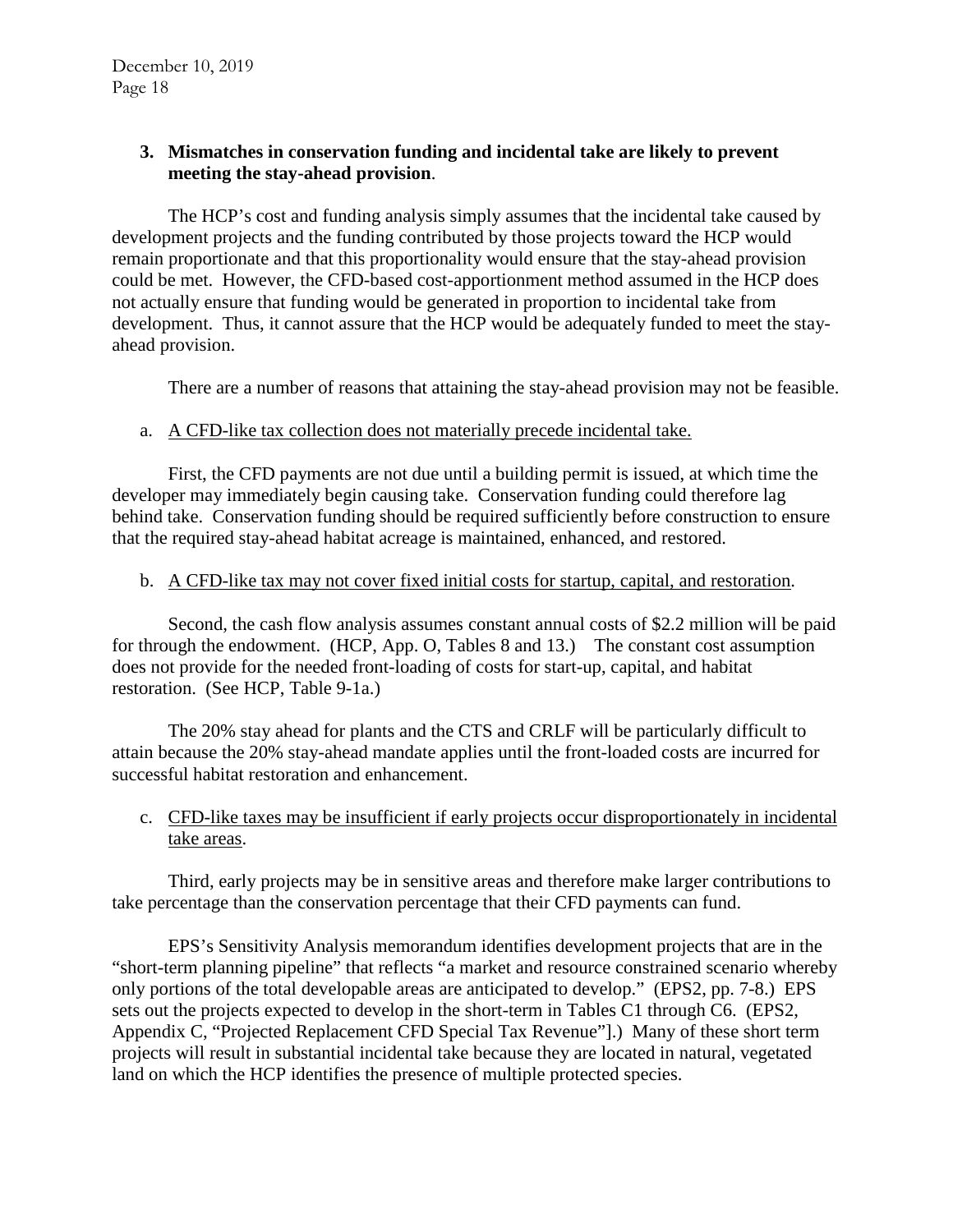### For example:

- Table C-1 identifies 148.5 acres of short-term development in Del Rey Oaks. (EPS2, Table C-1.) According to the HCP, the developable Del Rey Oaks land contains Seaside Bird's Beak, Monterey Spineflower, Yadon's Pioperia, and habitat for the California Red Legged Frog ("CRLF") and the California Tiger Salamander ("CTF"). (HCP, Appendix A, Figures A-8, A-7, A-4, A-3a, A-2a.)
- Table C-3 identifies 59.7 acres of short-term development in the City of Monterey. (EPS2, Table C-3.) According to the HCP, the developable City of Monterey land contains Seaside Bird's Beak, Monterey Spineflower, Yadon's Pioperia, and habitat for the California Red Legged Frog ("CRLF") and the California Tiger Salamander ("CTF"). (HCP, Appendix A, Figures A-8, A-7, A-4, A-3a, A-2a.)

Other early development projects in EPS's Sensitivity Analysis memorandum would occur on natural, vegetated land on which protected species are located. The disproportionate need for mitigation funding may prevent attainment of the stay-ahead provision if early development projects occur on lands rich in protected species and habitat, rather than on the already developed land on which no protected species or habitat are present.

d. CFD-like taxes may not be sufficient if early projects are disproportionately nonresidential.

Fourth, the relative underfunding of mitigation by non-residential projects may preclude meeting the stay-ahead provision. Allocation Alternative 1 in the EPS Sensitivity Analysis, based on CFD Replacement Revenues, is used in the HCP document. This allocation method skews the lion's share of total HCP cost to residential units and away from non-residential development. For example, the CFD cost for residential development in the County would be \$152,000 per acre, compared to \$3,327 per acre for office or industrial development acre. (EPS2, Table C-4.)

Again, a CFD-like cost apportionment method cannot assure funding of the stay-ahead provision if funding is not sufficiently related to incidental take impact. For example, funding would not match stay-ahead costs if substantial development of office or industrial projects occurred before residential development, especially if that development were sited on vegetated development land with HCP habitat so as to result in incidental take.

An historical example of such development was the MST/Whispering Oaks project. Although the project approvals were ultimately rescinded in the face of fierce community opposition, this 115-acre project would have removed 3,400 oak trees to construct a bus maintenance project and a business park. CFD fees from the project based on the CFD tax rate for industrial and office use would have been minimal. The HCP indicates that the site contains Monterey Spineflower and upland habitat for CRLF and CTS. (HCP, Appendix A, Figures A-3a, A7, A-8.)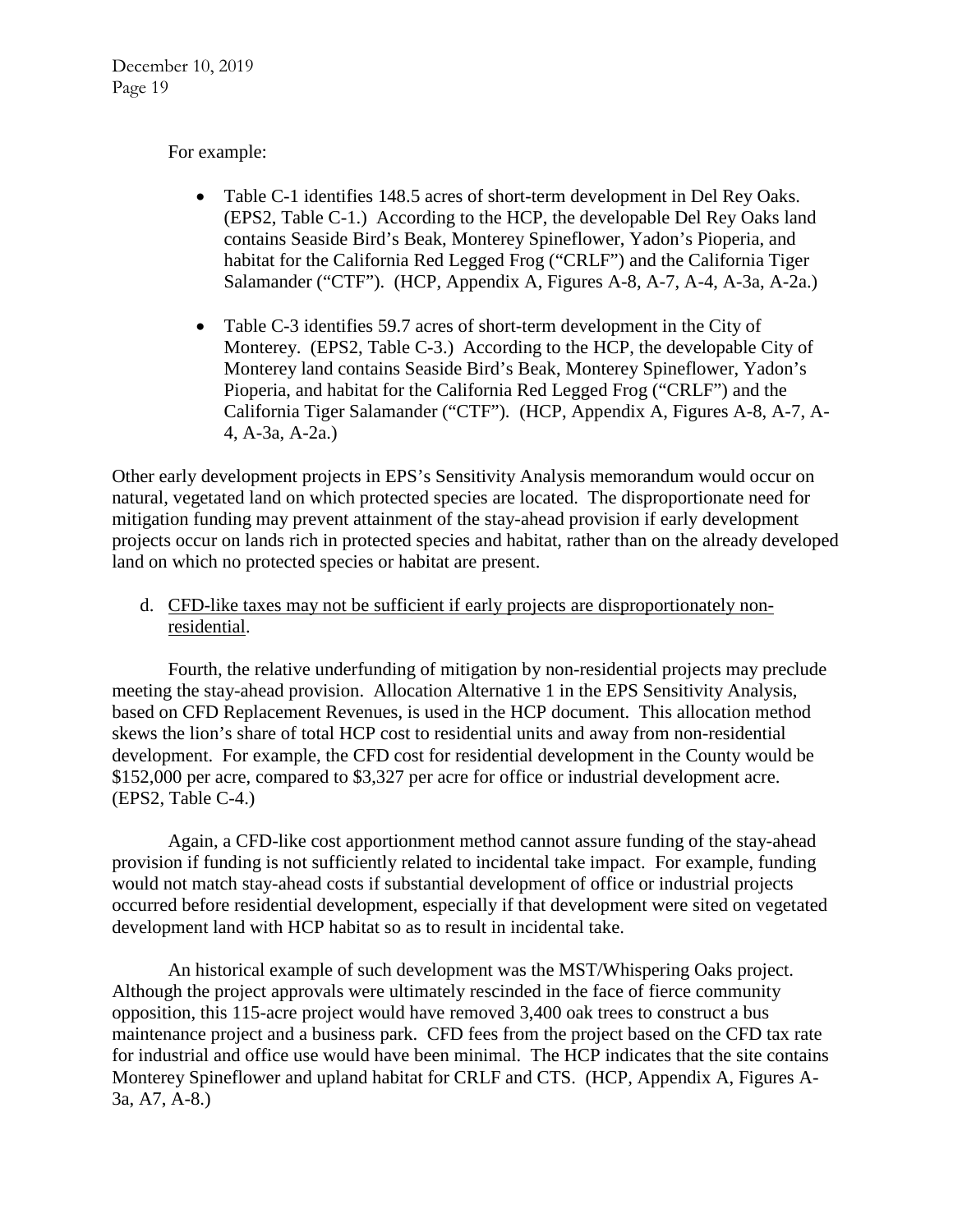The general plans of the land use jurisdictions identify a number of areas designated for office and industrial uses that are located in areas that the HCP identifies as rich in protected species. For example:

- The City of Marina has designated a number of parcels south and southeast of the Marina Municipal Airport as "Office/Research."<sup>13</sup> The HCP indicates that this area contains Sand Gilia, Monterey Spineflower, Seaside Bird's Beak, and Smith's Blue Butterfly. (HCP, Appendix A, Figures A-1, A-3a, A-4, A05e.)
- The County of Monterey has designated land east of Gigling and Eighth as Business Park/Light Industrial Office/R & D.<sup>14</sup> The HCP indicates that the site contains Monterey Spineflower and upland habitat for CRLF and CTS. (HCP, Appendix A, Figures A-3a, A7, A-8.)
- The Fort Ord Reuse Plan designates most of the parcels within the jurisdiction of the City of Monterey and Del Rey Oaks as "Business Park/Light Industrial Office/R & D." (Fort Ord Reuse Plan, Figure 3.2-1 [Proposed Project Land Use Concept].) The City of Monterey has designated this land as "Industrial" in its General Plan land use map.[15](#page-19-2) Del Rey Oaks has designated portions of this land a "General Commercial/Office-Professional."[16](#page-19-3) As noted above, the HCP indicates that this land contains Seaside Bird's Beak, Monterey Spineflower, Yadon's Pioperia, and habitat for the California Red Legged Frog ("CRLF") and the California Tiger Salamander ("CTF"). (HCP, Appendix A, Figures A-8, A-7, A-4, A-3a, A-2a.)

In addition, other parcels designated as "Commercial" or "Mixed Use" within the Fort Ord land use jurisdictions could be developed with office or industrial uses and be subject to the low CFD tax rate for those uses.

<span id="page-19-1"></span><sup>14</sup> 2010 Monterey County General Plan, Figure LU6a, Monterey County Land Use Plan, Fort Ord Master Plan, Oct. 24, 2006, available at [https://www.co.monterey.ca.us/home/showdocument?id=45966.](https://www.co.monterey.ca.us/home/showdocument?id=45966)

<span id="page-19-2"></span><sup>15</sup> City of Monterey, General Plan, Map 3, Nov. 2, 2010, available at [https://monterey.org/Portals/0/Policies-Procedures/Planning/GeneralPlan/3-Land-Use.pdf.](https://monterey.org/Portals/0/Policies-Procedures/Planning/GeneralPlan/3-Land-Use.pdf)

[https://www.delreyoaks.org/sites/default/files/fileattachments/city\\_manager/page/1506/1997\\_gen](https://www.delreyoaks.org/sites/default/files/fileattachments/city_manager/page/1506/1997_generalplanupdate.pdf) [eralplanupdate.pdf.](https://www.delreyoaks.org/sites/default/files/fileattachments/city_manager/page/1506/1997_generalplanupdate.pdf)

<span id="page-19-0"></span> <sup>13</sup> City of Marina, General Plan Land Use Map, updated May 27, 2011, available at [https://cityofmarina.org/DocumentCenter/View/1421/Figure-2-2---5-27-2011?bidId=](https://cityofmarina.org/DocumentCenter/View/1421/Figure-2-2---5-27-2011?bidId).

<span id="page-19-3"></span><sup>16</sup> City of Del Rey Oaks, General Plan Update, January 1997, p. 30, Figure 2, Land Use Map, available at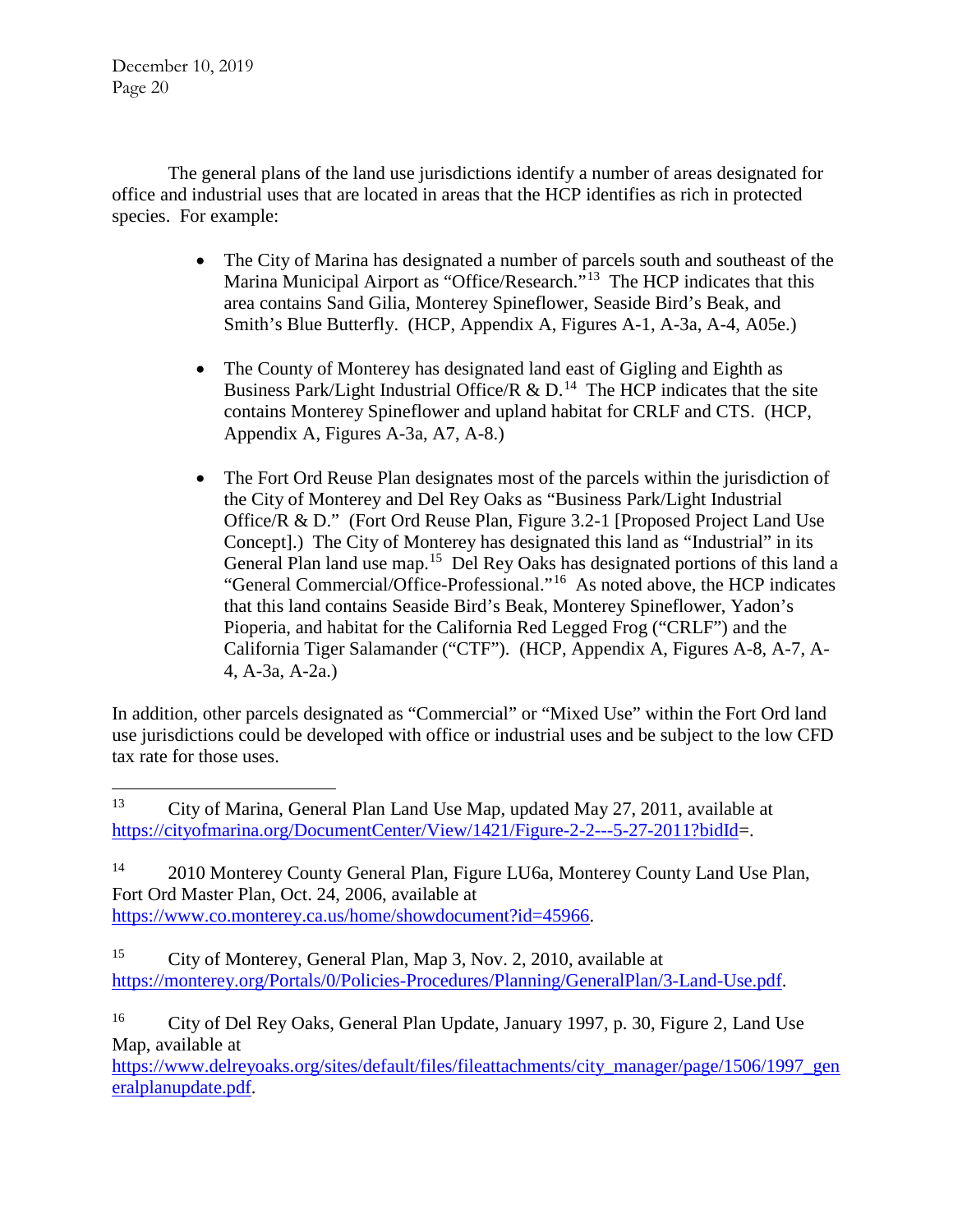Relying disproportionately on residential development for HCP funding would also make the stay-ahead provision much more difficult to attain even under the alternative, slower development scenario modeled in the EPS Sensitivity Analysis memorandum. EPS provides two development scenarios. The "baseline" scenario, based on the FORA CIP, assumes complete buildout of the Base Reuse Plan by 2030 at 433 residential units per yeqar, which is completely inconsistent with historic buildout rates. (EPS2, Table 2.) This is the scenario assumed in the HCP document. The slightly slower paced "Delayed Revenues and Costs" scenario spreads residential development over 16 years at 300 units per year, but still assumes that *non*-residential buildout is largely complete by 2030. (EPS2, Table 3.) Under this "Delayed Revenues and Costs" scenario, the non-residential development occurs earlier than the residential development and pays much less per acre toward the HCP. Thus, there would be less funding available per developed acre, rendering the stay-ahead provision more difficult to attain.

Although EPS acknowledges its scenarios are hypothetical, the earlier development of the lower taxed non-residential uses is likely because land use jurisdictions tend to favor nonresidential development in order to obtain its higher local property and sales tax revenues. Indeed, that is why the CFD taxes for non-residential uses are lower.

### **4. The CFD-based cost-apportionment is likely to be viewed as inequitable because it is not based on incidental take impac**t.

In addition to the risk that the CFD-based cost-apportionment method would fail to assure the stay-ahead provision, it is unlikely that this system would be viewed as an equitable apportionment by Permittees or developers. There appears to be no principled rationale for assessing residential development at a rate of \$152,000 per acre and office development at \$3,327 per acres. And jurisdictions that have planned relatively more residential than nonresidential development would likely object to being required to provide disproportionate funding.

## **5. The CFD-based cost-apportionment is likely to be viewed as inequitable because it would exact habitat fees from previously permitted projects that have already funded independent ITPs**.

The CFD-based cost allocation (EPS 2, Alternative 1) is also likely to be viewed as inequitable because it assumes that the already-entitled development *that has obtained an independent HCP/ITP* will still have to make contributions to the new HCP. (EPS2, Table C-2 [counting \$23m in total CFD revenues from 920 units at Seahaven, of which 30% or \$7m would be used to fund the new HCP].)

Furthermore, as discussed, there is no legal way to compel new exactions from projects like Seahaven that have vested entitlements.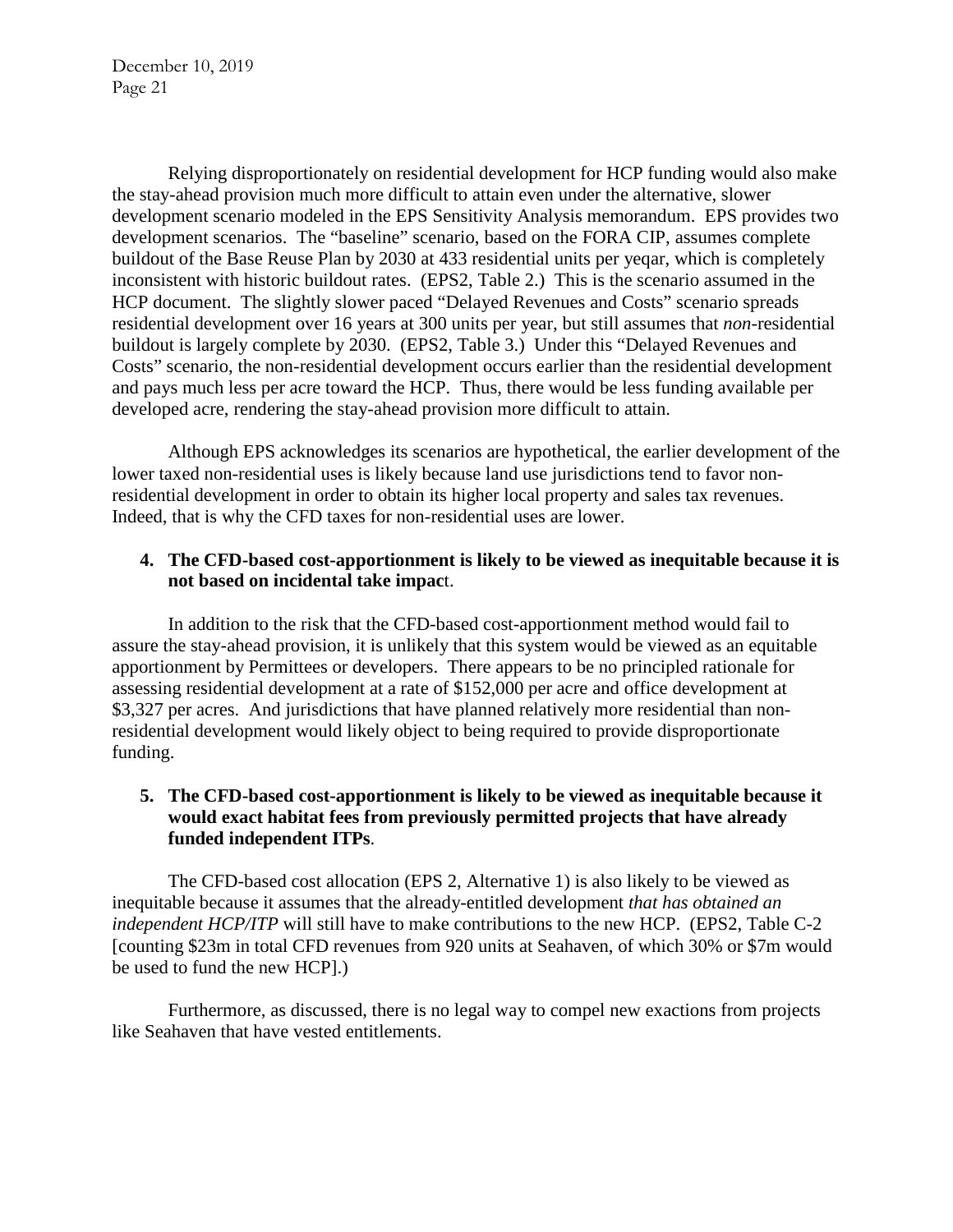#### **F. FORA has not provided sufficient analysis of the efficacy of alternative costapportionment methods in the HCP or elsewhere**.

As explained, the proposed CFD-based cost-apportionment cannot *assure* funding sufficient for the stay-ahead provision and would not likely be viewed as equitable. Equity and the stay-ahead provision dictate a closer relation between incidental take and funding.

Allocation Alternatives 2a and 2b in the EPS Sensitivity Analysis are based on "developable acres." Alternative 2a is based on short-term development in the planning pipeline and Alternative 2B is based on the total buildout acres over the 50-year HCP permit term. (EPS2, Tables 6 and 7, D-1 [long-term developable acres by jurisdiction].) These allocations are somewhat more equitable than the Alternative 1, CFD-based allocation, and they may be less risky with respect to meeting the stay ahead provision. *However, the use of "developable acres" does not assure an adequate relation between funding and incidental take because not all developable acres would result in similar incidental take and thus trigger similar stay-ahead cost obligations*.

The EIS/EIR explains that the 9,292 developable areas consist of 4,242 acres of previously developed land and 5,051 acres of natural or vegetated land. (EIS/EIR, p. 2-12.) The EIS/EIR states that an HCP/ITP is not required in order to develop those 4,241 acres of designated development areas within Fort Ord that were previously developed, because that land is devoid of vegetation and habitat for listed species. (EIS/EIR, p. 2-3.) The only incidental take that would occur on land designated for development is on the 5,051 acres of natural, vegetated land. The development of this vegetated acreage, not the redevelopment of previously developed land, should bear the cost of the HCP so that the cost apportionment is based on the actual incidental take impact.

If funding were based on developable acres regardless whether those acres contain habitat, there could be no assurance that funding would match stay-ahead costs. Stay-ahead cost would not be met if substantial development occurred on vegetated or natural lands *before* redevelopment occurred on previously developed land. If the development on vegetated land were not paying the full cost of incidental take mitigation (because part of that cost was apportioned to disturbed land), incidental take would occur sooner than the collection of funds needed to mitigate it, and it would be more difficult to meet the stay-ahead provision.

It is foreseeable that development may in fact occur earlier on vegetated land rather than disturbed land. As discussed above, the EPS Sensitivity Analysis identifies substantial acreage of short-term development in the planning pipeline that is located on parcels containing protected species and habitat.

It is also foreseeable that development will occur disproportionately on vegetated land that is subject to incidental take rather than on previously developed land in which take would not occur. Indeed, the EIS/EIR establishes that the vegetated, natural land in which development is permitted and take will occur comprise 5,051 acres. (EIS/EIR, p. ES-2.) This compares to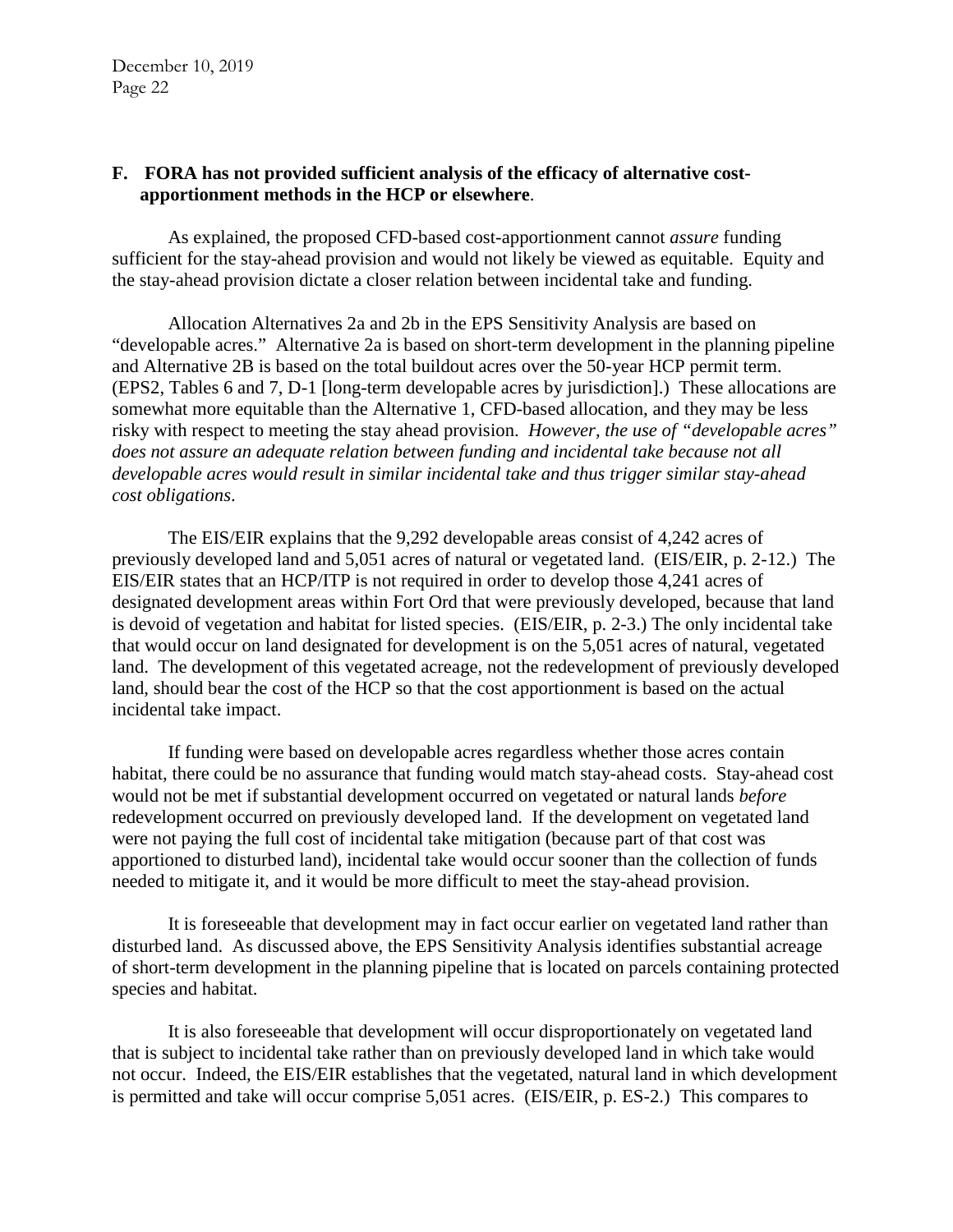only 4,241 acres of previously developed land in which redevelopment will occur and in which there would be no take. (*Ibid*.)

In short, there can be no adequate assurance that funding would be sufficient to meet the stay-ahead provision unless the source of funding is closely tied to incidental take impacts. Ideally, the funding exacted from development projects would be directly proportionate to take impacts. *This is the system that would in fact be used in the event that the proposed HCP were not adopted and each development project were required to fund its own ITP*.

At minimum, FORA should be required to demonstrate that the HCP funding mechanism would in fact generate sufficient funds in time to meet the stay-ahead provision.

Unfortunately, neither EPS nor FORA have discussed or modeled apportionment of HCP costs based on vegetated acreage much less on actual incidental take impacts. FORA should, at minimum, prepare an analysis of the allocation of HCP cost based on each jurisdiction's share of vegetated development acres. The wildlife agencies must be satisfied that the proposed costapportionment will in fact assure that the stay-ahead provision can be met before FORA and USFWS certify the EIS/EIR and the wildlife agencies issue ITPs. Each Permittee should also want to be satisfied that the proposed cost-apportionment would be equitable to the Permittees and equitable to the future redevelopers of the previously disturbed areas whose projects would not cause any incidental take.

In sum, take-based cost-apportionment would be likely to be viewed as more equitable because it would match the benefits and costs of the proposed HCP. Take-based costapportionment would also be more efficient because it would tend to discourage greenfield development that causes take and incurs additional costs for take mitigation. To the extent that the cost-apportionment diverges from a take-based approach, it would penalize development that does not cause take, subsidize development that does causes take, and thereby increase the overall cost of HCP compliance. Divergence from a take-based cost apportionment also increases the risk that the Permittees could not attain the stay-ahead provision.

#### **G. FORA cannot demonstrate that CFD "replacement funding mechanisms" are committed, enforceable, or even feasible.**

As noted, the HCP relies on the FORA CFD tax and/or an unspecified "replacement funding mechanism" after FORA sunsets. (HCP, p. 9-19.) None of these mechanisms are committed or enforceable, or even described in the HCP. Accordingly, they do not meet the requirements of the ESA, the CESA, CEQA, or NEPA that an HCP application and its environmental review demonstrate an assured funding source.

The USFWS explained that an adequate HCP must set out the substance of the local ordinances that would be used to implement the HCP. (USFWS, letter to Houlemard, July 29, 2016.) Instead, the HCP states that the Permittees would develop implementing ordinances within 120 days of permit issuance, and merely includes a "model" ordinance. (HCP, section 7.4, p. 7-10; HCP, App. J.) The model ordinance provides that, after FORA sunsets, the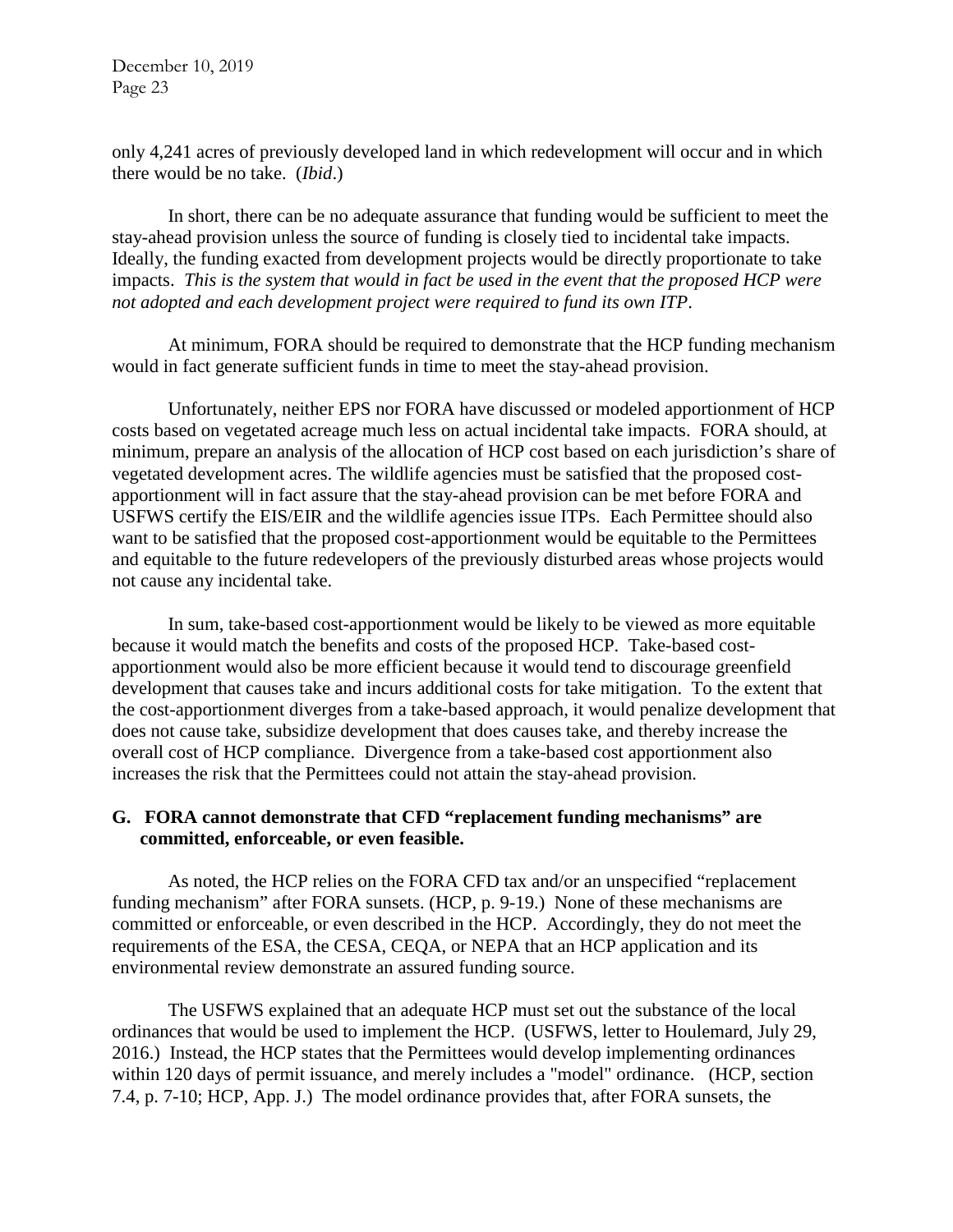Permittee will somehow "ensure collection of the Special Tax," i.e., the 2002 FORA CFD tax, and then disburse it to the JPA. (HCP, App. J, Section VII.A.4.) As discussed, FORA has previously acknowledged that the CFD will not be collectible from any project when FORA sunsets and there is no legal authority to collect and disburse the new exactions from development entitled in the past.

Adequate new mechanisms for fees or taxes to replace the FORA CFD tax may be infeasible. As discussed above, no new fees can be imposed on development that is already entitled. Even if that problem could be solved, for the reasons discussed below there is no assurance that other funding mechanisms are committed, enforceable, or feasible, as required for an adequate HCP and its environmental review.

## **1. Impact fees may not be feasible because the nexus and proportionality requirements may preclude adequate funding, and there has been no analysis of nexus and proportionality**. **In addition, they are not committed and enforceable**.

Development impact fees must meet the nexus and proportionality mandates under case law and the Mitigation Fee Act. (Gov. Code, §§ 66000 et seq.) If development impact fees are proposed, they may not be legally imposed on the 4,241 acres of previously developed areas that do not actually require an ITP because there would be no nexus or proportionality. If the entire cost of the HCP were to be borne by the 5,051 vegetated acres, or the subset of those acres with actual incidental take impacts, the cost per acre for the HCP endowment would be 185% higher, based on the ratio of vegetated to total developable acreage. This exaction might inhibit development of the vegetated acres, and result in a much smaller HCP requirement. It is not clear that a smaller HCP could feasibly cover the scale of the proposed costs for startup, capital, and restoration.

If the JPA were to impose a development impact fee, it would need to prepare an analysis to justify nexus and proportionality. This has not been done.

The HCP implies that each Permittee might be free to select its own funding mechanism. If some local jurisdictions were to impose their own development impact fees, each would need to prepare an analysis that demonstrates nexus and proportionality for the land to be assessed within that jurisdiction. This has not been done.

Demonstrating nexus and proportionality would require a realistic appraisal of both the fixed and variable costs of the likely scope of the HCP needed to cover foreseeable development. Despite the HCP's implication, the HCP is not fully scalable. (HCP, section 9.7.) The HCP cost analysis assumes that the entire Base Reuse Plan will be developed within the 50-year permit period. The overall scale of the HCP has been designed and negotiated to provide an ITP that would cover this ultimate level of development. If this level of development is not certain to occur, it would be unreasonable to exact the fixed costs of an HCP designed to accommodate it.

Although certain variable costs might be scalable, and would not be incurred unless and until development occurs, the capital and habitat restoration costs are based on full buildout and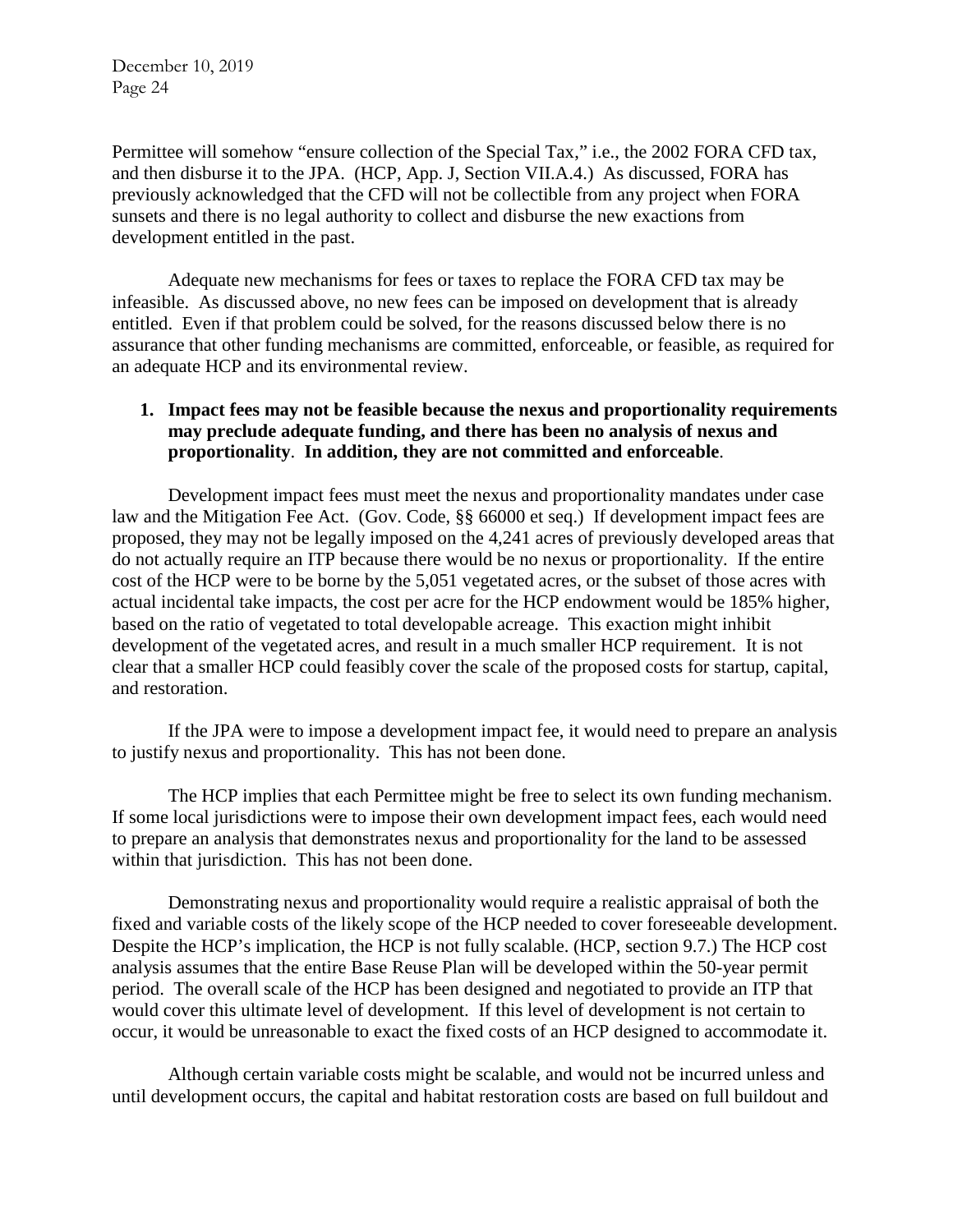would be incurred regardless of the level of ultimate development. HCP Table 9-1a indicates that 50% of capital costs would be incurred in years 1-10 and 75% by year 20. Essentially all of the habitat restoration costs would be incurred in years 1-20, with 78% incurred in years 1-10. These spending commitments would have to be incurred in the early years of the HCP, before the total scope of covered activities would be known. Imposing almost \$10 million in fixed costs on development before the scale of these costs has been justified by actual development applications would not meet nexus and proportionality requirements. The HCP has not considered this issue or provided any analysis to support a nexus and proportionality determination.

### **2. Replacement CFD taxes are not committed or enforceable, and there is no analysis to assure that they could meet the stay-ahead provision.**

Permittees might consider a new CFD, sponsored by the JPA, or separate CFDs, sponsored by each Permittee that is a land use jurisdiction as the "replacement funding mechanism" mentioned in the HCP. (HCP, p. 9-19.)

A CFD tax need not have nexus and proportionality. Indeed, this opportunity to impose subsidization of non-residential development through a skewed tax assessment was a key reason that FORA chose CFD taxes rather than development impact fees to finance the Base Reuse Plan infrastructure. However, unless a replacement CFD tax did in fact have nexus and proportionality, i.e., a close relation between the tax on a development project and the incidental take caused by that project, there would be no assurance that the CFD tax could meet the stayahead provision. Again, as discussed above, FORA simply has not done the analysis to propose such a tax and to show that it feasibly meets the stay-ahead provision.

And, again, a replacement CFD tax is currently neither committed nor enforceable.

## **3. Ad hoc funding via development agreement exactions are not committed or enforceable, and there is no analysis to assure that they could meet the stay-ahead provision**.

Like CFD taxes, exactions via development agreements are not required to have nexus and proportionality. However, as for hypothetical replacement CFD taxes, there is no analysis to propose such exactions and to show that they would feasibly meet the stay-ahead provision. And since development agreement exactions must be negotiated project-by-project, they are intrinsically speculative, and there could be no present assurance that they are committed or enforceable.

#### **4. Grants and appropriations are not committed or enforceable.**

The HCP suggests that grants, appropriations, and/or volunteer labor might be used as partial funding. (HCP, pp. 9-29 to 9-9-32.) The amounts of the appropriations would be limited to the relatively small portion of the overall HCP funding represented by the assumed obligations of MPC, CSUMP, and State Parks. There is no suggestion that appropriations would be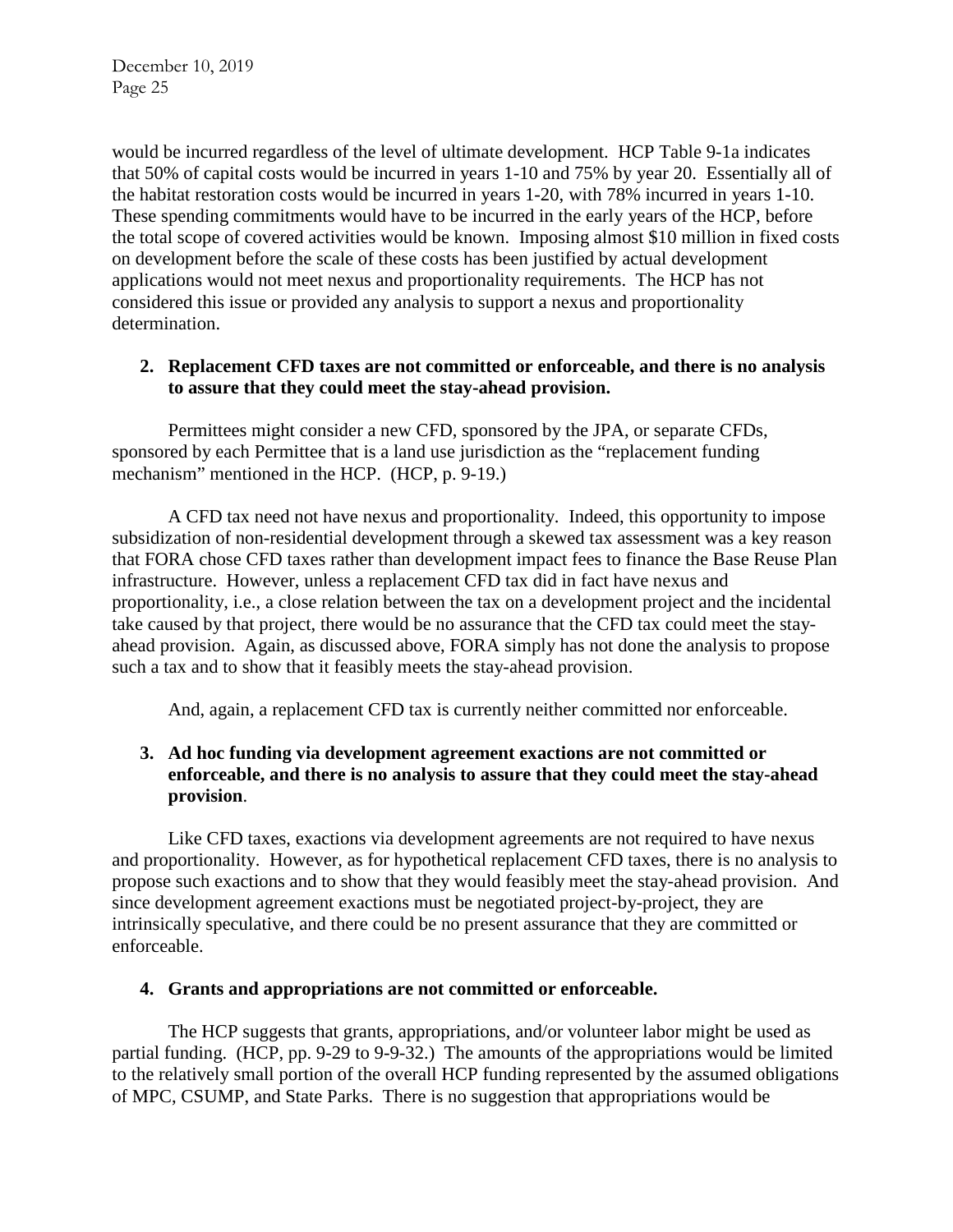available to fund the HCP activities related to private development. Furthermore, the HCP does not demonstrate that appropriations, grants, or volunteer labor is part of a committed enforceable plan.

A "plan" to seek funding from other government agencies in the future is not sufficient mitigation. (*Concerned Citizens of Calaveras County v. Board of Supervisors* (1985) 166 Cal.App.3d 90, 103-104.) An agency may not simply assume that grants or appropriations will be available. (*Napa Citizens for Honest Government v. Napa County Bd. of Supervisors* (2001) 91 Cal.App.4th 342, 364 ["there simply was no reason to assume that funding was or would be available"].)

## **5. The HCP equivocates on use of Permittee general funds; Permittees should insist that this equivocation be resolved and that there be a cost-apportionment agreement**.

The HCP states: "no Permittee may be compelled to obligate its General Fund to satisfy its financial obligations under the HCP." (HCP, section 9.3, p. 9-15.) However, the HCP's discussion of funding assurances equivocates on this principal because it proposes to "[h]ave Permittees pay for HCP required actions on HMAs under their ownership" in the event that funding is insufficient to meet the stay-ahead provision. (HCP, section 9.3.5.1, p. 9-35.) This provision would obligate the Permittees that happen to own HMA land to bear the cost of HCP implementation, subject to possible reimbursement from the JPA at some point in the future.<sup>[17](#page-25-0)</sup>

Furthermore, the JPA Agreement unequivocally imposes the funding obligation on the Permittees. (JPA Agreement sections 6.2 [Responsibility to Wildlife Agencies], 8.0 [Funding of Endowments]; 3.2 [Withdrawal].) If the Permittees were unable to collect funds from third party developers, they would have no alternative but recourse to their general funds.

However, it is unclear that Permittees are willing to fund the HCP from general fund revenue. At any rate, the HCP cannot provide adequate funding assurances as long as this remains unresolved.

Even if Permittees are willing to encumber their general funds, the HCP or the JPA Agreement should specify how the cost would be apportioned. The default cost-apportionment assumption in the HCP is that costs would be apportioned in proportion to FORA CFD-like tax revenues collected by each jurisdiction. If the funding mechanism does not in fact use the CFD tax rates or if those revenues are insufficient, the HCP should set out the actual costapportionment (and funding mechanisms) that would be in place after 2020, particularly the apportionment of revenue shortfalls.

<span id="page-25-0"></span><sup>&</sup>lt;sup>17</sup> HMA lands under the HMP include: BLM (14,645 acres), State Parks (979 acres), UC/NRS (606 acres), County (1,849 acres), Marina (236 acres), MPC (206 acres), and MPRPD (19 acres)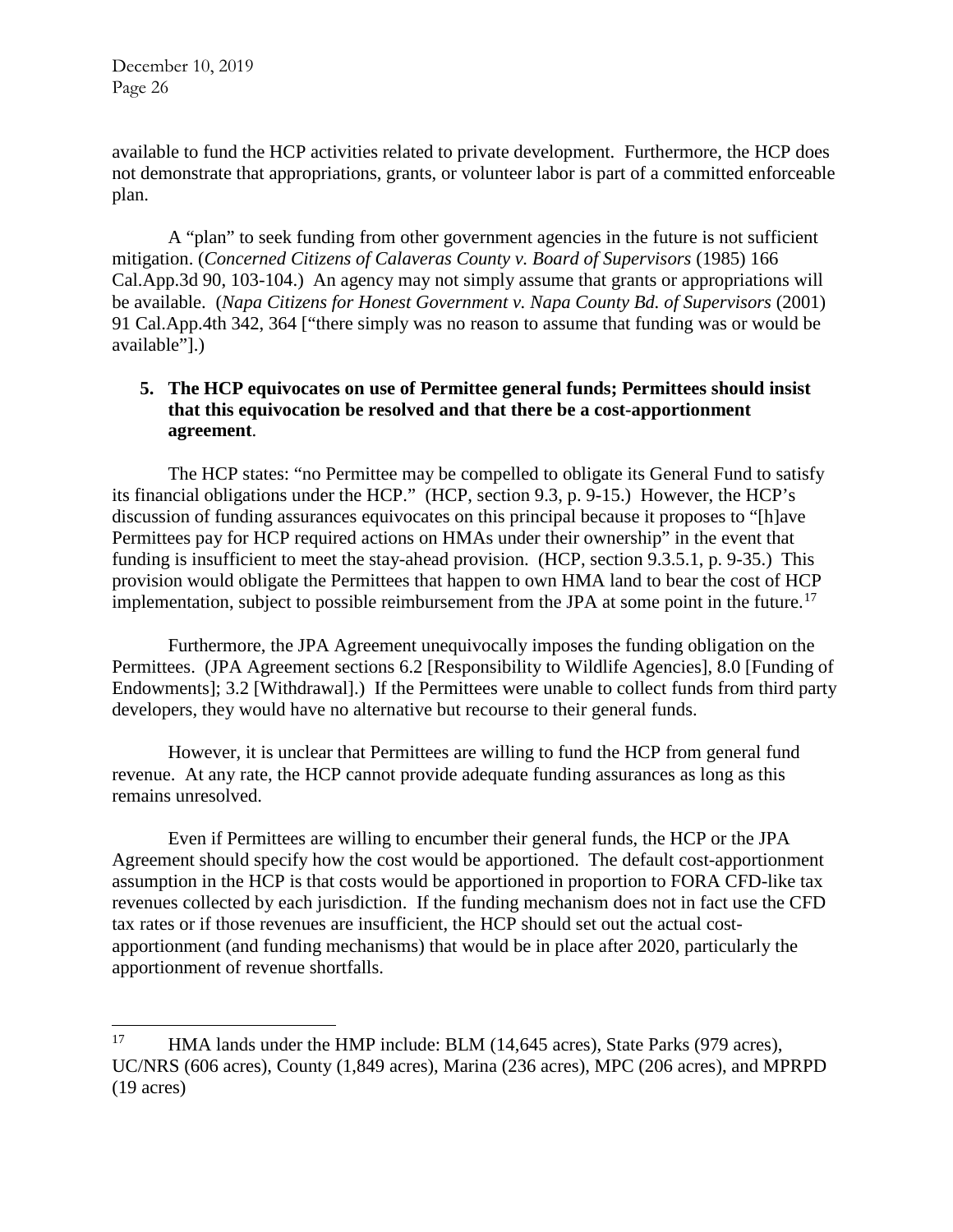#### **H. The HCP's assumptions for endowment accumulation and for endowment funded costs are unrealistic**.

## **1. The HCP makes specific assumptions about buildout, tax revenues, the timing of costs, and endowment fund accumulation.**

The HCP assumes that the cost to implement the HCP on non-federal land (i.e., the cost exclusive of BLM costs to fulfill its FONM obligations) would be \$2.6 million per year during the 50-year permit term and a \$1.4 million per year thereafter. (HCP, Table 9-1a, p. 9-4.) The HCP proposes that this be funded through endowment funds created from CFD taxes (and small one-time payments from MPC, CSUMB, and MPRPD) and from an annual \$518,000 allocation of state budget appropriations for State Parks. (HCP, pp. 9-15 to 9-31.) Thus, about 80% of the non-federal funding would come from CFD taxes and about 20% from the state budget.

The HCP assumes that all of the Fort Ord development for the next 50 years will occur by 2030, i.e., the complete build-out of the Fort Ord Reuse Plan including:

- 4,878 new residential units
- 47 existing unit replacements
- 177.1 acres of office
- 81.3 acres of industrial
- 69.7 acres of retail
- 1,342 hotel rooms
- •

(HCP, App. O, Table 6.) The HCP assumes that this projected development will generate \$137 million in CFD taxes with \$41 million (30.2%) going to HCP funding. (HCP, Table 9-7, page 9- 18.) The HCP assumes that these CFD taxes will be sufficient to fund the annually required HCP actions for the first 7 years of the HCP and to fund two endowment funds that will be sufficient to fund \$2.2 million of the \$2.6 million annual cost to manage the non-federal HMA areas. (See HCP, Tables 9-6 and 9-7, pp. 9-17, 9-18.) The HCP assumes that the endowment will be fully funded by the end of year 8, and that endowment funds will earn returns of 4.2% and 4.5%. (HCP, Table 9-6, p. 9-17; HCP, p. 9-20.)

There are several fundamental flaws in the HCP's case flow assumptions.

### **1. The assumption of level annual costs makes no provision for front-loaded startup, capital, and restoration costs**.

The HCP's cash flow performance analysis assumes that the HCP costs to be funded by the endowment would be incurred on an absolutely level basis, at the rate of \$2.2 million per year. (HCP, App. O, p. 6 and Tables 8 and 13 [showing no variation in annual costs incurred by the endowment funds] .) However, the HCP itself shows that significant capital and restoration costs would be incurred in early years:

• \$6.2 million of the total \$10.4m capital costs would be incurred in years 1-20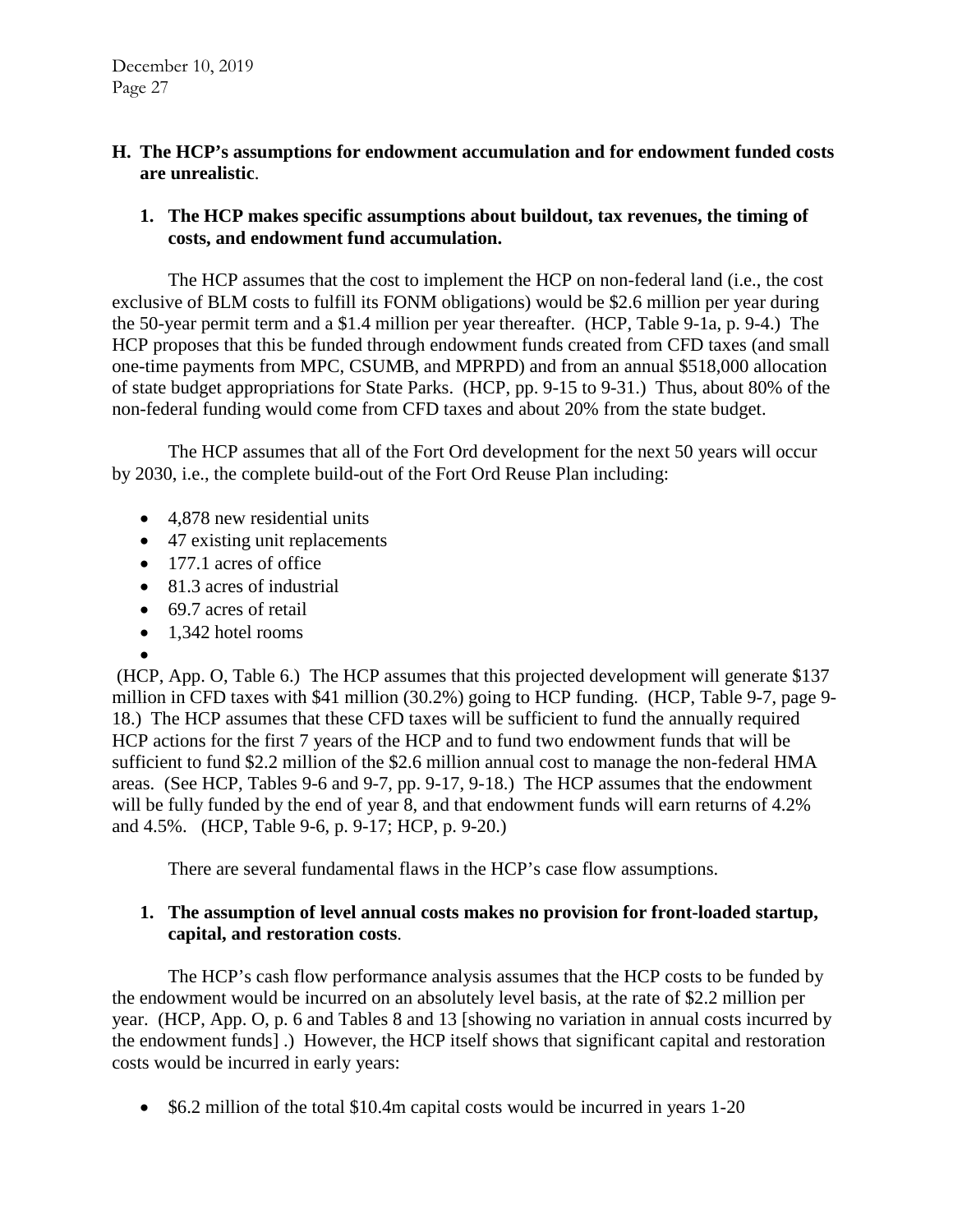- \$1.8 million in habitat restoration would be incurred in years 1-20, with none in later years.
- \$1.4 million in "start-up costs" would be incurred in years 1 and 2.

(HCP, Table 9.1a, pp. 9-9-3 to 9-4.) Early implementation of these fixed costs is critical to the success of the stay-ahead provision. For example, the stay-ahead discussion emphasizes that Permittees will implement restoration and seeding as early as possible during the permit term. (HCP, p. 7-17.) Only by successful seeding and restoration can the requirement of a 20% stayahead for plants and the CRLF be reduced to 5%.

However, the cash flow analysis fails to reflect that a larger share of costs would be incurred in early years, and, thus, a larger endowment than assumed would be required to compensate for reduced long-term earnings on the endowment funds.

# **2. The HCP analysis is critically dependent on a wildly optimistic pace of development – full buildout by 2030**.

The assumption that all remaining Fort Ord development will occur by 2030 is completely inconsistent with the historic rate of development in Fort Ord. The HCP admits that this rate of development is "uncertain." (HCP, p. 9-34.) In fact, it is wildly optimistic. The HCP projects 4,878 new residential units by 2030, built at a rate of 443 units per year. However, from 1997 to April 30, 2019, only 1,457 new residential units were constructed in Fort Ord, a rate of 64 units per year.<sup>[18](#page-27-0)</sup> The HCP presents no evidence to support the assumption of such a substantial and sustained increase in market demand.

However, the unsupported assumption of an early, rapid, and complete build-out – *6.9 times faster than the historic rate of development* – is critical to the cash-flow analysis. Unless there is a rapid development to support rapid accumulation of the endowment fund, the earnings on the endowment fund over time will be substantially lessened, and a larger endowment fund would be required. The proposed current level of CFD taxes would not then be sufficient to fund the endowment.

### **3. Alternative scenarios evaluated by EPS show that the required endowment would increase substantially if buildout did not occur by 2030, but even these scenarios are remain problematic.**

Although the HCP discusses the possibility that development might occur more slowly, the HCP does not analyze this scenario. The November 13, 2019 EPS Sensitivity Analysis does purport to analyze a slower development scenario, "Scenario 2: Delayed Revenues and Costs," which would increase the required endowment from \$37.8 million to \$43.6 million. But this scenario still assumes a build-out rate of 300 residential units per year, which is still *4.7 times* 

<span id="page-27-0"></span> <sup>18</sup> FORA, Annual Report, Fiscal Year 2018-2019, p. 6, available at [https://www.fora.org/Reports/AR/AnnualReport2019-Full.pdf.](https://www.fora.org/Reports/AR/AnnualReport2019-Full.pdf)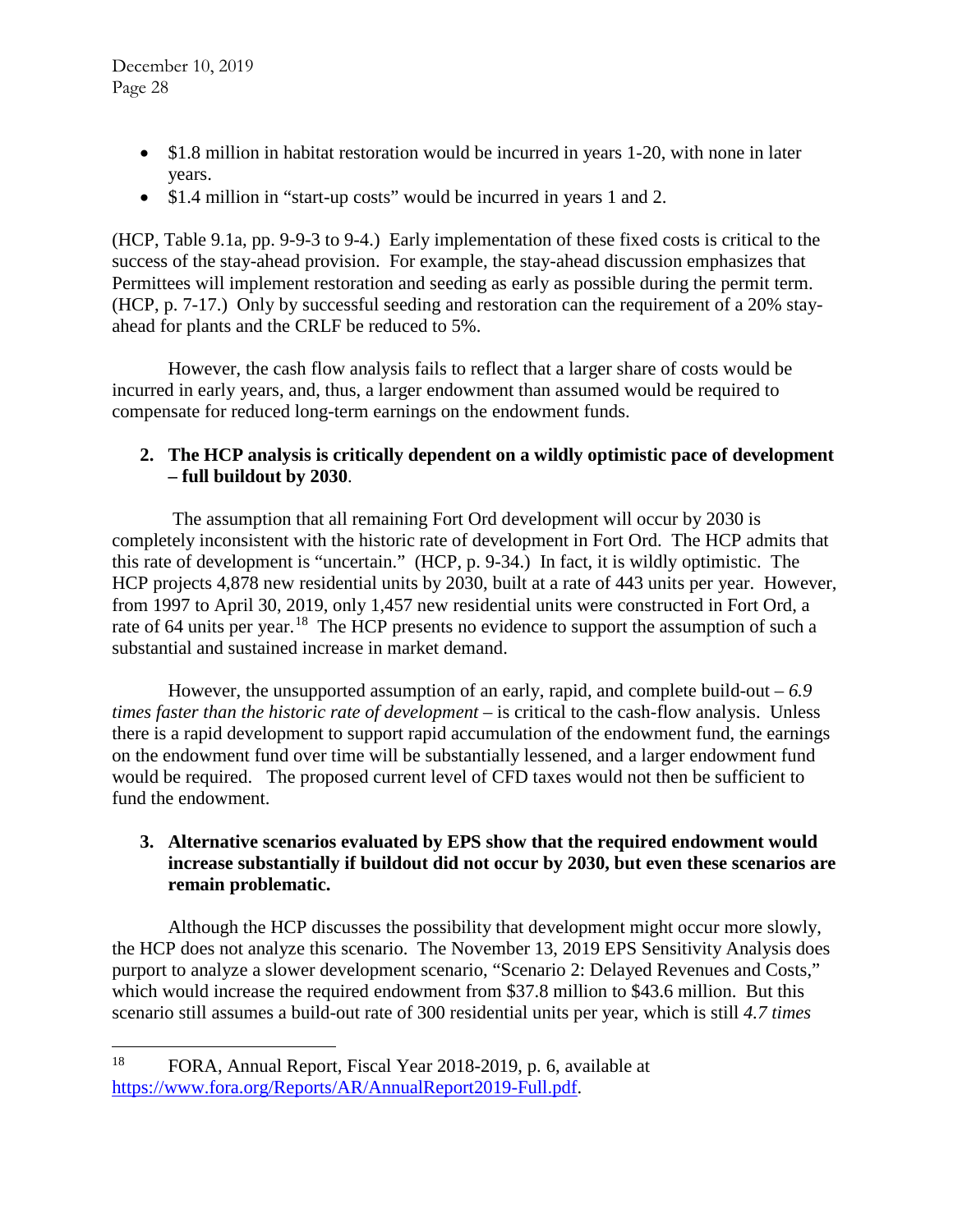*faster than the historic rate of 64 units per year.* (EPS2, Table 3.) In short, EPS's analysis shows that the size of the required endowment is very sensitive to the assumed residential buildout rate, but EPS has still not evaluated a realistic buildout rate.

Furthermore, EPS's Delayed Revenues and Costs scenario does not materially slow the pace of *non*-residential development; it continues to assume that all of the non-residential development is essentially complete by 2030.

In addition, the Delayed Revenues and Costs scenario arbitrarily assumes 5%, 10%, and 20% reductions in early year costs. (EPS2, p. 5.) EPS admits that these arbitrary cost reductions "are not based on an analysis of the habitat management costs relative to anticipated development and are instead based on hypothetical cost reduction scenarios to illustrate the associated financial modeling dynamics." (EPS2, p. 7.) EPS admits that "[f]urther analysis on the part of the HCP consultants would be necessary to relate anticipated development timing to projected habitat management costs." (*Ibid*.) The HCP does not provide the further analysis.

However, there is reason to doubt that, even if development were to occur at a rate of 300 residential units per year instead of 443 units per year, the early year costs borne by the endowment funds would be materially reduced from assumed level cost of \$2.2 million per year. (HCP, App. O, p. 6 and Table 8.) A material cost reduction is unlikely because, as discussed above, the \$2.2 million level annual draw-down of the endowment fails to reflect the need for higher than average early year spending to cover capital and restoration costs.

Finally, even with its unsupported assumption that development would occur 4.7 times faster than historic rates, that early year HCP costs would be 5%, 10%, or even 15% less, and that costs would remain level from year to year, the Delayed Revenues and Costs scenario *still* projects that the level of required HCP endowment funding would increase. (EPS2, p. 5.)

In sum, unless the most wildly optimistic development scenario occurs with development at 6.9 times the historic development rate, the Permittees would have to assess fees or taxes greater than the current CFD tax.

# **4. Endowment funding estimates are all over the map: FORA staff now reports that the endowment may need to be \$48 to \$66 million, not the \$37 or \$43 million reported in the HCP and the November EPS memorandum, much less the \$9 million originally projected.**

The most recent FORA staff report on HCP funding acknowledges that FORA has consistently and substantially underestimated HCP funding needs, and that the HCP funding projections have grown astronomically over time. FORA's December 2019 estimates are now much higher than the \$37 million and \$43 million estimates in the HCP document and the November EPS Sensitivity Analysis:

The required Endowments *were originally projected to be \$9 million but are now*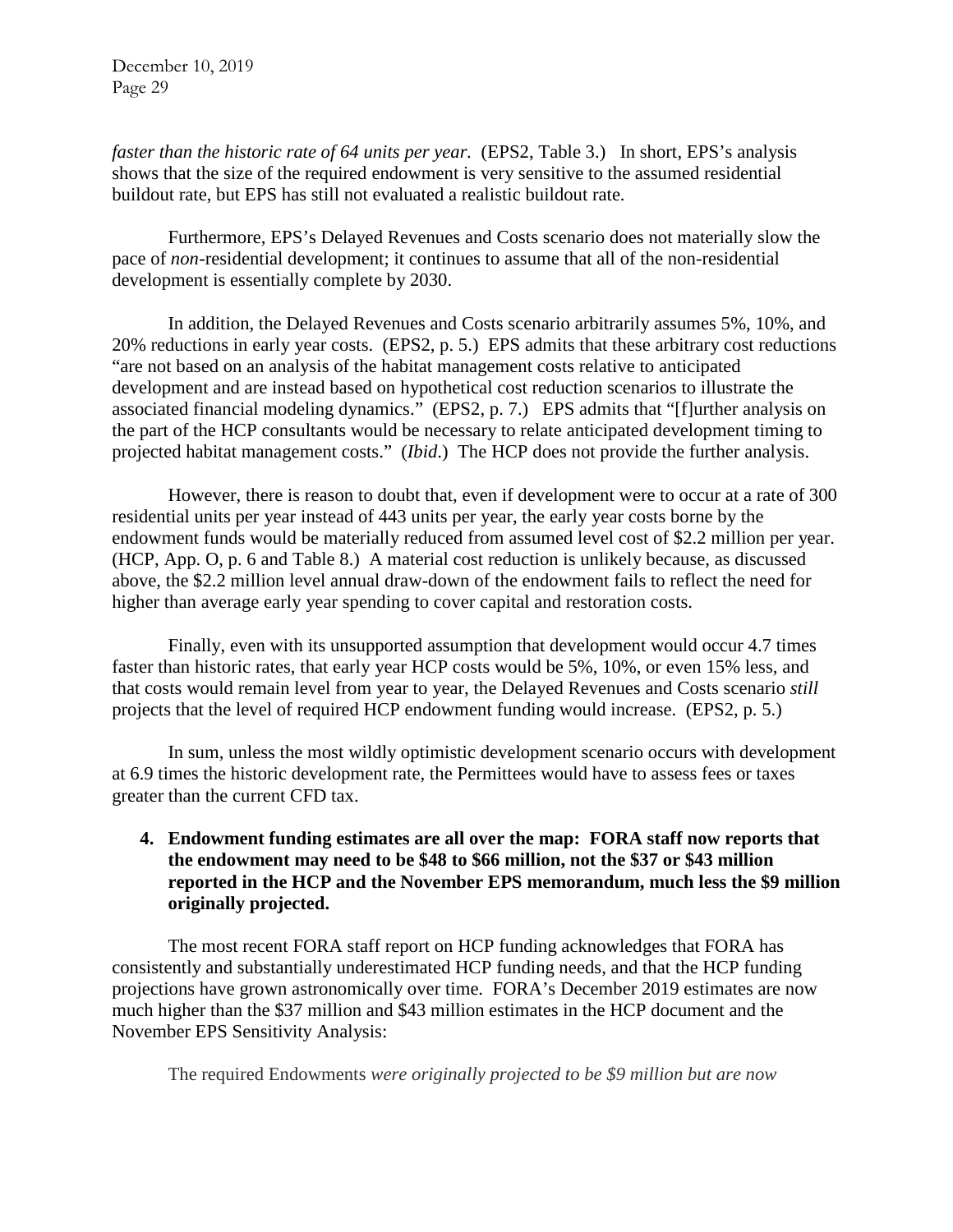*expected to cost \$48 to \$66 million.* By FORA sunset, about \$17 million is expected to be collected for this use. FORA has set 30% of CFO [sic, CFD] funds aside for HCP funding. Given the June 30, 2020 FORA sunset, permittees/jurisdictions must determine how to generate the remaining \$27 to \$45 million required to demonstrate to USFWS/CDFW ("Wildlife Agencies") [sic, sentence fragment].<sup>[19](#page-29-0)</sup>

The agencies should insist that FORA provide a credible and stable projection of required HCP funding.

# **5. The HCP's analysis fails to assess the inhibition of development caused by higher fees and taxes.**

At a certain point, the cost of HCP fees will inhibit development. Lower long-term development would not require, and may not be able to fund, the HCP's initial fixed costs for capital and restoration that assume that full buildout will occur. Even though the EPS Sensitivity Analysis shows that higher fees or taxes would be necessary under slower development, the HCP does not consider the possible permanent reduction in Fort Ord development caused by higher development fees or taxes.

# **6. The HCP's analysis fails to assess the effect of variation in assumed rates of return**.

The cash-flow analysis is critically dependent on the assumptions that the smaller endowment fund (the FONR Endowment Fund) would earn 4.2% annually and that the larger endowment fund (the Cooperative Endowment Fund) would earn 4.5% annually. (HCP, p. 9- 20.) The analysis assumes these rates of return would occur constantly, year after year. Even if similar funds have had average long-term returns of that order of magnitude, there is a considerable risk to the endowment strategy if the rate of return is not constant. For example, even if a fund were able to attain a 4.5% return over a 50-year period, a lower rate of return in the early years would require the accumulation of a much larger endowment – and correspondingly higher fees or taxes – to cover all HCP costs. The HCP fails to assess the sensitivity of its funding strategy to variations in rates of return over time. It is relevant that current long-term interest rates on federal obligations are now below 2%.

# **7. The EPS memorandum's scenario for lower overall HCP costs is purely speculative and therefore misleading**.

The EPS Sensitivity Analysis, which is not part of the HCP, evaluates a third scenario, "Delayed Revenues and Reduced Costs." (EPS2, p. 7.) In this scenario, EPS arbitrarily reduces the cost of HCP compliance by 15% and 25% overall, not just in the early years. As with Scenario 2, "Delayed Revenues and Costs," EPS admits that the Delayed Revenues and Reduced Costs scenario is "based on hypothetical cost reduction scenarios." (*Ibid*.)

<span id="page-29-0"></span><sup>&</sup>lt;sup>19</sup> FORA staff report, Habitat Conservation Plan Update, Dec. 13, 2019, emphasis added, available at [https://fora.org/Board/2019/Packet/121319BrdPacket.pdf.](https://fora.org/Board/2019/Packet/121319BrdPacket.pdf)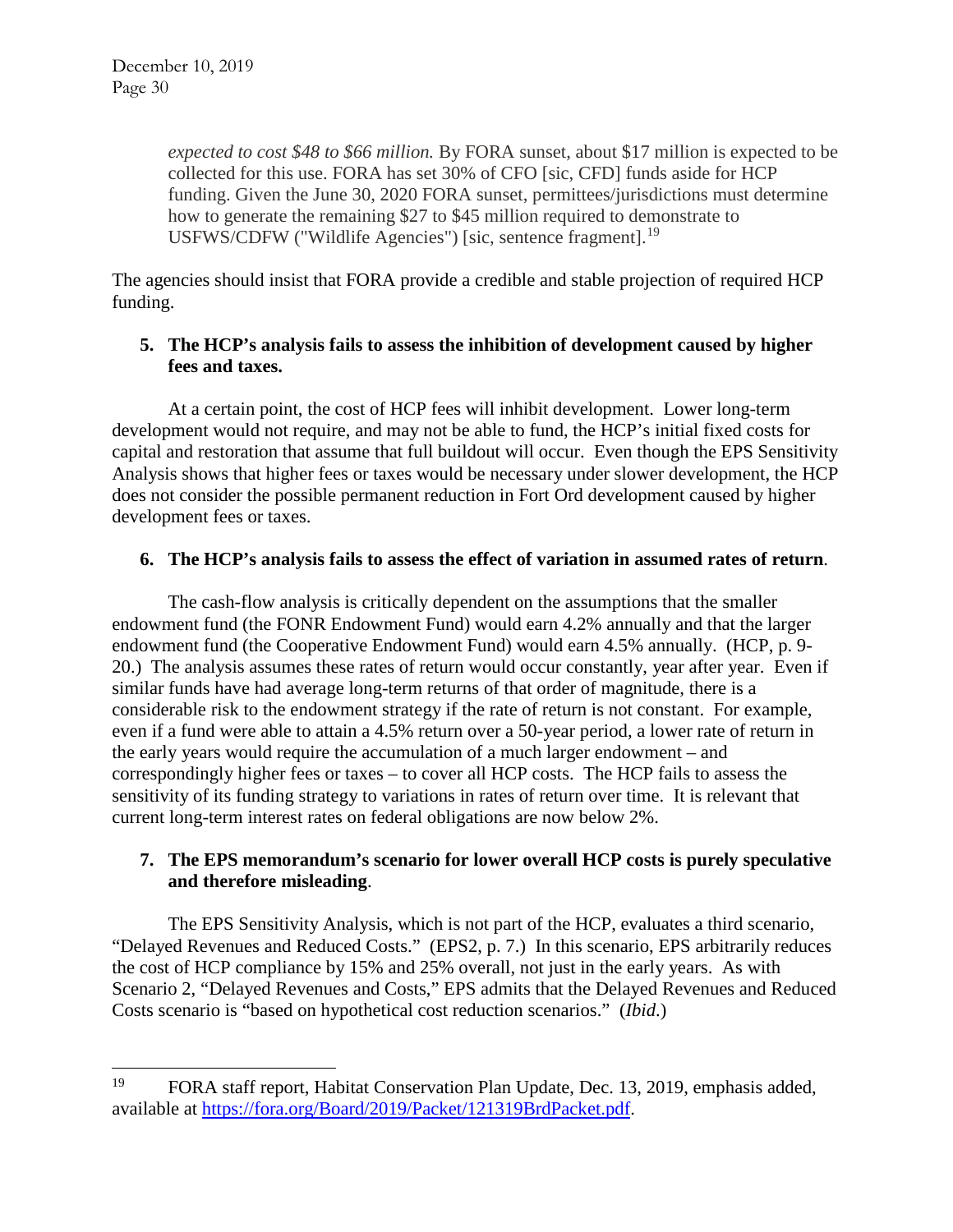This scenario is entirely misleading. The HCP claims that its analysis of the cost of HCP compliance is based on a "detailed, custom cost model." (HCP, p. 9-8.) That model, set out in Appendix M, purports to provide realistic cost estimates for every aspect of the HCP implementation from office supplies to feral pig eradication. The cost model is the *only* available analysis of the HCP plan cost that contains any level of detail. The notion that this budget might magically be reduced by 15% or 25% is simply without any foundation.

### **I. The funding assurances in the event of "early implementation and uncertain timing in CFD tax payments" are inadequate.**

The HCP contains a discussion captioned "Funding Assurances for Early Implementation and Uncertain Timing in CFD Special Tax Payments." (HCP, section 9.3.5.1, pp. 9-34 to 9-35.) As discussed above, there are a number of reasons that funding would not match the need for early implementation. These include the need for early spending for start-up, capital, and restoration and the potential that early development would have disproportionately large incidental take or small CFD taxes in light of the HCP's failure to match the incidental take from development to the funding actually provided by that development. The HCP's discussion of funding assurances to address these risks in inadequate for the reasons set out below.

# **1. The suggestion in HCP that funding may be adequate even if there is early implementation and/or shortfalls in CFD taxes is misleading because it fails to acknowledge that funding must be permanently endowed.**

The HCP claims that the existing \$15.9 million in seed money would fund *3 years* of the required actions under the HCP for which the JPA would be obligated. (HCP, p. 9-34.) The HCP also claims that "funding is available for management of 3,702 out of 3,895 total nonfederal HMA acres, or conservation percentage of 95%, *for 8 years* without collection of additional taxes." (HCP, p. 9-35.) The HCP argues that "[d]uring this time, Permittees' development impacts would be limited to an approximate take percentage of 75% to 90% depending on individual species distribution to maintain stay-ahead provision compliance." (HCP, p. 9-35.)

These claims ignore the need for *permanent* endowment of HCP activities. To get stayahead credit, the funding must be available for management and maintenance of the conservation area *through the permit period and post-permit period*, not just for 3 or 8 years.

The necessary funding that is used to determine the maximum allowed take percentage in the stay-ahead determination must be permanently endowed. The HCP states that for an HMA area to be counted in the conservation percentage, "an HMA manager must have sufficient funding to implement the conservation strategy." (HCP, p. 7-16.) The conservation strategy can only be implemented if funding is available in perpetuity, i.e., endowed. If existing funds, e.g., the \$15.9 million from FORA's account, are used to fund the first 8 years of HCP activity, those funds could not be used to fund the endowment for HCP activity after those 8 years. The cash flow analysis in HCP Appendix O assumes that the entire endowment will be created in the first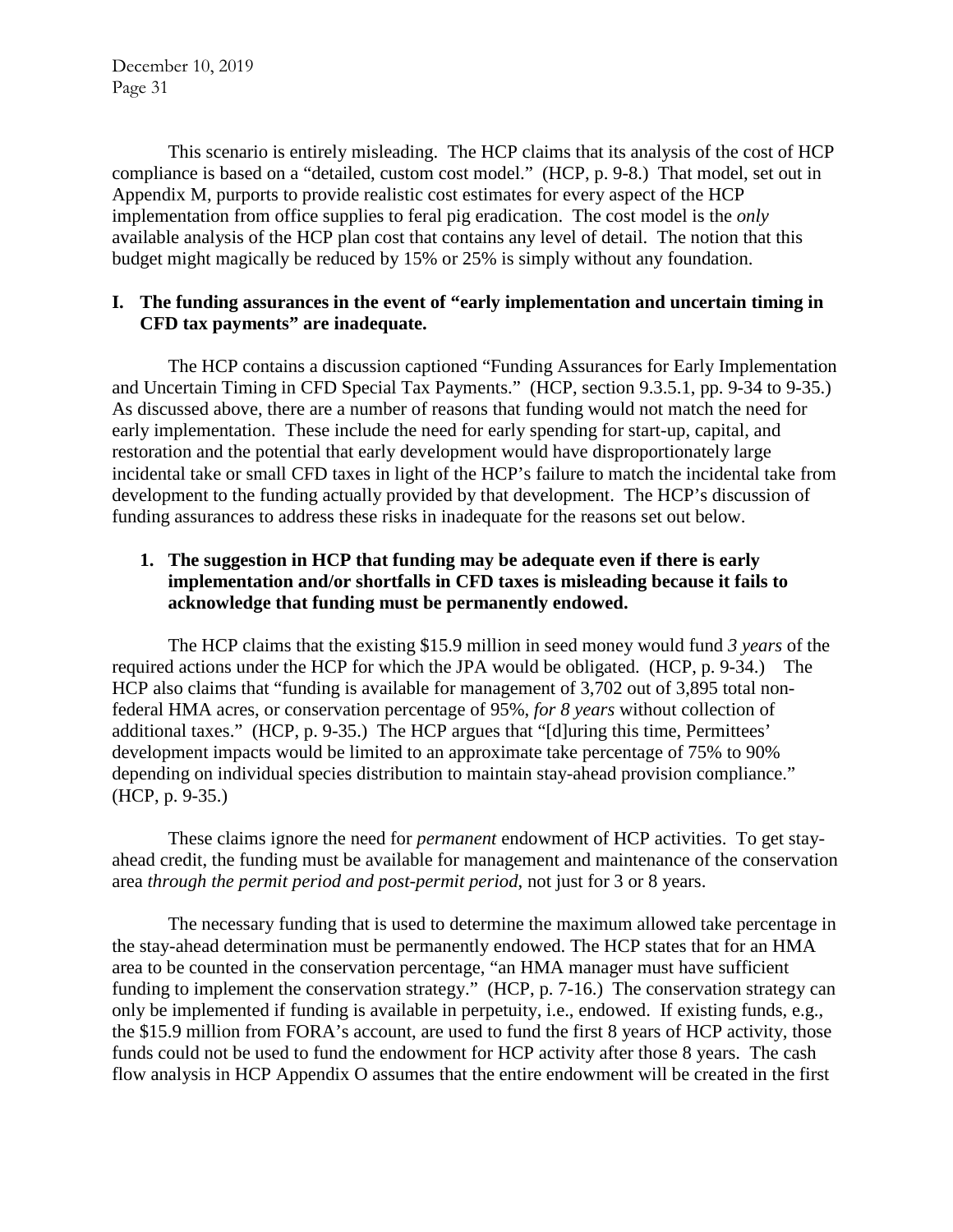7 years. Any departure from that development pace would require a larger endowment fund, generated by higher fees or taxes.

### **2. The discussion of fallback funding assurances if there is early implementation and/or shortfalls in CFD taxes is not realistic.**

The HCP identifies a number of "courses of action" to ensure that the stay-ahead provision is met even if there is early implementation and/or shortfalls in CFD taxes. (HCP, p. 9-35.) The discussion does not identify realistic options.

First, "[l]imiting implementation of flexible capital costs such as habitat restoration" is not feasible. The timing of these costs is not flexible. As discussed, the stay-ahead provision requires that restoration and seeding occur "as early as possible during the permit term," particularly because without restoration, the stay-ahead differential between the take and conservation percentages must be 20 rather than 5 percentage points. (HCP, p. 7-17.)

Second, the use of volunteers or other inexpensive labor is on its face unrealistic, especially given the prevailing wage rules in Fort Ord.

Third, the "temporary" use of State Parks staff or FORA staff is unrealistic. FORA will sunset in 2020. And State Parks has no authority to loan its resources.

Fourth, grant funding is uncertain.

Fifth, requiring that "Permittees pay for HCP costs on HMAs under their ownership" with some unspecified reimbursement agreement from the Cooperative would require those Permittees with HMA acreage to bankroll the HCP for the other Permittees. The major owners of non-federal HMA land are the County, State Parks, and UC/NRS, and Marina.[20](#page-31-0) (HCP, Table 7-3, p. 7-19.) It is unlikely that these entities would be authorized or willing to pay for continued HCP management in the event of a funding shortfall. Furthermore, this provision directly conflicts with the HCP provision that "no Permittee may be compelled to obligate its General Fund to satisfy financial obligations under the HCP." (HCP, p. 9-15.)

Note that the provisions for assuring funding in the event that management or monitoring costs exceed projections also includes these unrealistic suggestions, including the use of volunteer labor or "prison crews," some form of ad hoc temporary increase in CFD tax rates or allocations to HCP endowments, or "other fees or fee appropriations available to the Permittees." (HCP, p. 9-36.) The discussion fails to establish the necessary funding assurances because the proposals are facially unrealistic, unquantified, inconsistent with other HCP provisions (no General Fund obligation), and because there is nothing about the proposals that is committed or enforceable.

<span id="page-31-0"></span><sup>&</sup>lt;sup>20</sup> HMA lands under the HMP include: BLM  $(14,645 \text{ acres})$ , State Parks (979 acres), UC/NRS (606 acres), the County (1,849 acres), Marina (236 acres), MPC (206 acres), and MPRPD (19 acres).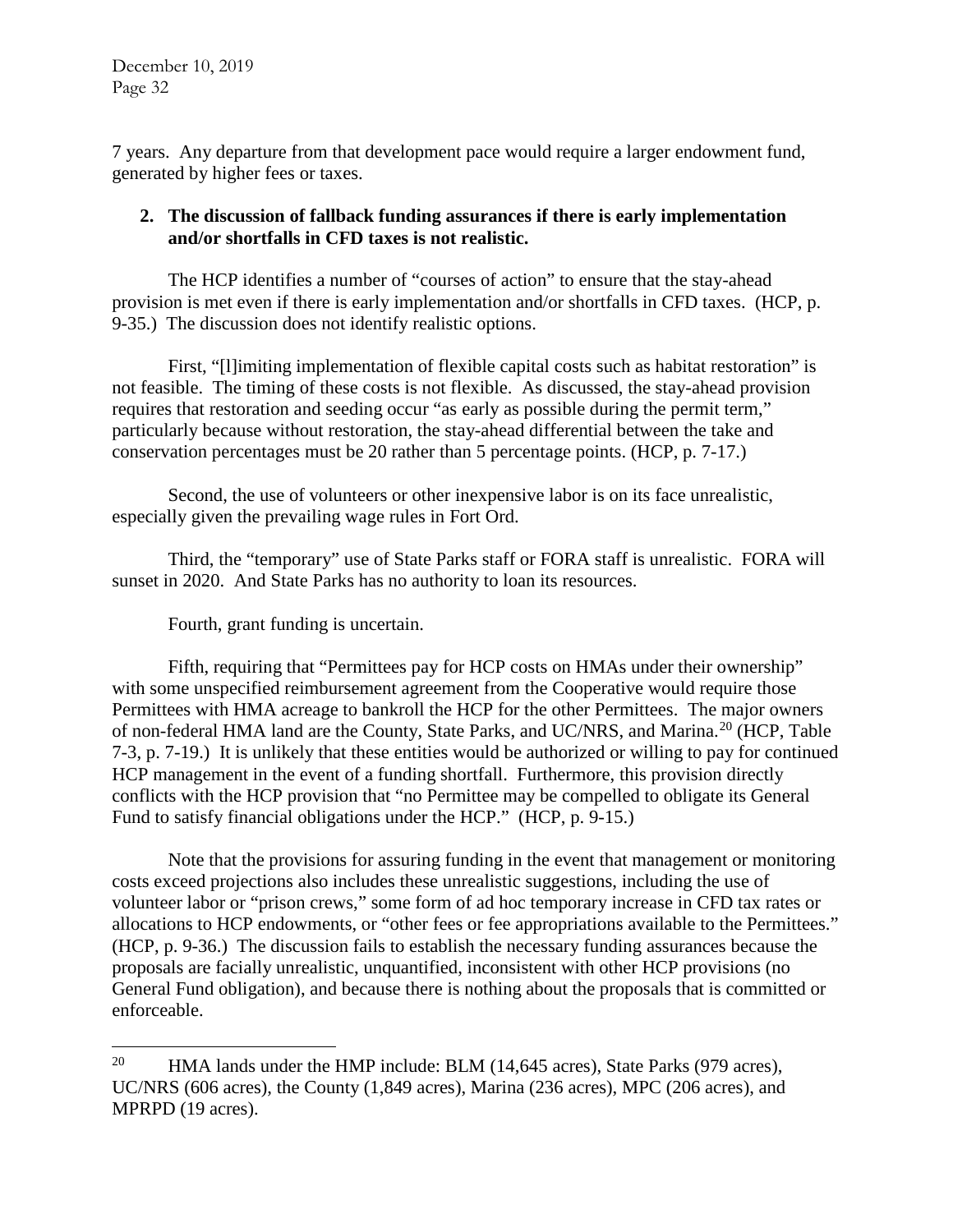# **3. The proposal that CDFG and USFWS could suspend the permits if the HCP is not a funding assurance.**

In its section 9.3.5 discussion of funding assurances, the HCP notes that the Wildlife Agencies could suspend the ITPs in the event that funding constraints preclude meeting the HCP terms. (HCP, section 9.3.5.4, p. 9-36.) Suspension of the ITPs is not a funding assurance; it is an acknowledgement and consequence of the failure to fund the HCP. Once the development has occurred, the take will have occurred, and Permittees will find themselves liable for remedies that may be sought by the wildlife agencies or under the ESA's citizen suit provisions.

# **J. Permittees could not avoid future funding obligations through withdrawal from the JPA.**

The option to withdraw from the JPA would not afford a Permittee protection from ongoing liability for the ITP. Section 3.2 of the JPA Agreement would obligate withdrawing agencies to contribute money to pay debts, liabilities, and obligations incurred by, arising from, or related to actions taken by the JPA while the withdrawing party was a member. The proposed HCP would result in one joint application of a federal ITP and one joint application for a state ITP. (HCP, section 1.9.) Once those two permits are issued, obligations would arise to fund permit activities triggered by development projects, including avoidance and minimization measures, mitigation measures, monitoring measures, program administration measures, reporting measures, and changed circumstances measures. (HCP, section 1.9.)

Because most of these activities are perpetual obligations undertaken and funded from a common set of endowments, it is not clear whether and how the costs could be allocated to permit activities triggered by covered activities approved "before withdrawal" and permit activities triggered by covered activities approved "after withdrawal" activities. It appears that under the JPA itself the withdrawing party would remain obligated to pay a share of the costs of the ongoing permit activities that had been necessitated by covered activities undertaken while the withdrawing member was a party. The obligation to undertake many of those covered activities would be incurred as soon as the Permits are issued because the covered activities are not dependent on particular development project approvals (e.g., management activities within HMA areas, resource management actions – see JPA Agreement, section 1.20.) It is unclear how, under the terms of the JPA, a withdrawing agency's share of that perpetual obligation would be determined or met in the event of withdrawal.

Furthermore, even if the JPA language were clear, the JPA would only govern the mutual obligations of the Permittees to each other. The liability to the Wildlife Agencies and the liability under the ESA's citizen suit provisions that a Permittee assumed by becoming a party to an ITP would remain, and this liability may not be avoided by withdrawal from the JPA.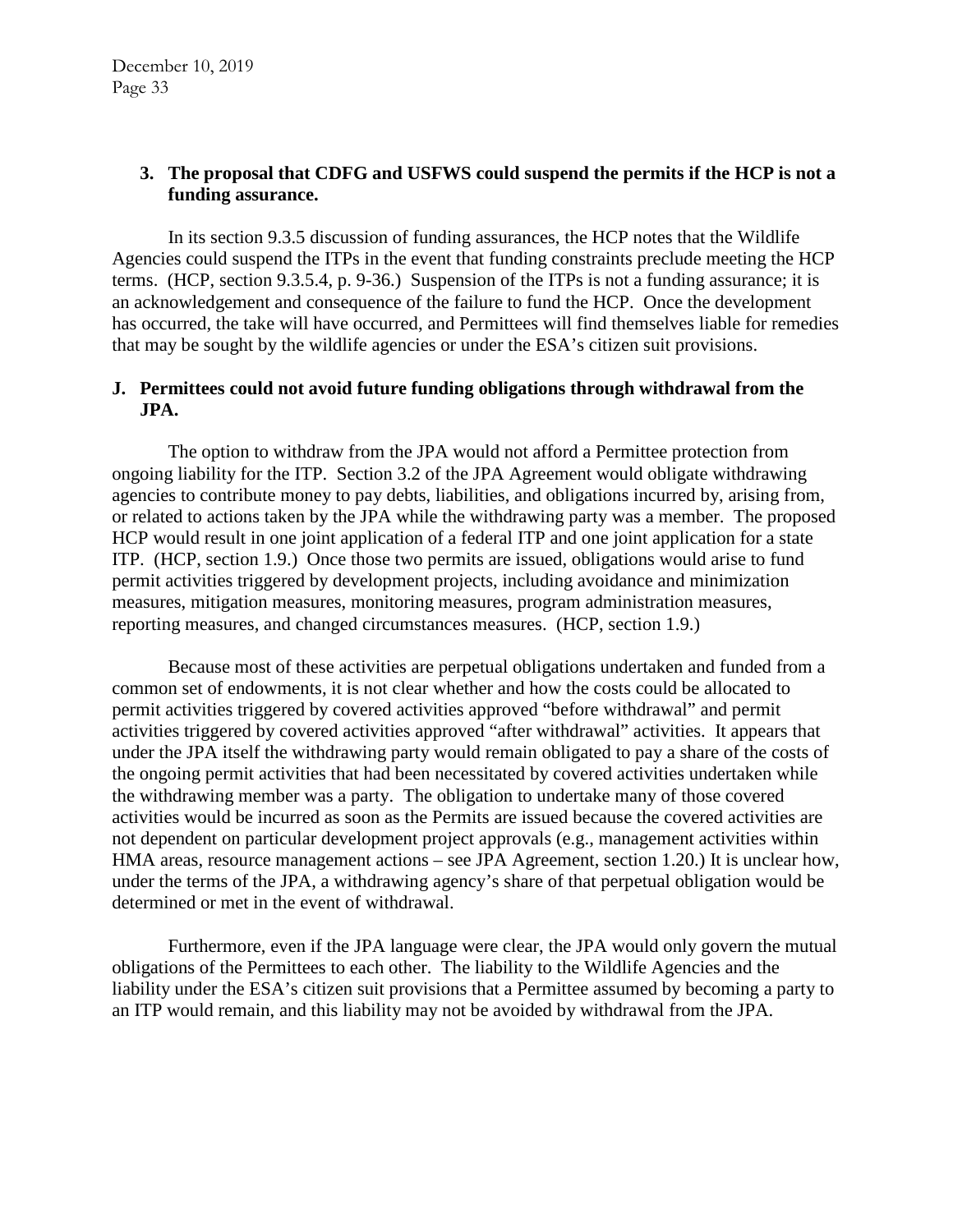#### **K. The EIS/EIR's analysis and comparison of the no-action alternative is fundamentally flawed.**

The analysis of the no-action alternative in the HCP's EIS/EIR unaccountably assumes that development in the no-action alternative would be limited to 25% of the 5,051 acres of vegetated development areas because of the need for a 3:1 mitigation – even though mitigation land is available in the HMP's Habitat Management Areas.

While the extent and number of individual ITPs the USFWS and/or CDFW would approve is unknown, for the purpose of this analysis, it is assumed that approximately 25% of the vegetated development areas (1,263 acres) could be developed during the 50 year period and the remaining vegetated development areas (3,788 acres) would be suitable, available, and provide the mitigation lands required by ITPs, if needed.

(EIS/EIR, p. 2-6; *see also* EIS/EIR, p. 4.4-4). The EIS/EIR ignores the fact that development projects can mitigate and conserve off-site and outside the vegetated developable areas, e.g., in the existing areas designated as Habitat Management Areas under the HMP. HMA lands under the HMP are or will be owned by BLM (14,645 acres), State Parks (979 acres), UC/NRS (606 acres), the County (1,849 acres), Marina (236 acres), MPC (206 acres), and MPRPD (19 acres).

There are no reasons in principle that ITPs for individual projects in the no-action alternative could not rely on the same HMP HMA mitigation lands using the same management actions (conservation, restoration, enhancement, maintenance) that would be used in the proposed HCP. That land has been intended since 1997 to be managed as mitigation land to facilitate ITPs for future development.

Denying the use of that land in the event that the proposed base-wide HCP were not adopted would in effect mandate that the previously planned mitigation land set-aside be doubled. Under the EIS/EIR's analysis of the no-action alternative, the HMP management obligations, which are just short of ITP requirements, would presumably continue in the HMP's HMA areas. The purpose of that HMA land set-aside was to mitigate development impacts in the vegetated areas designated for development. However, under the EIS/EIR's analysis of the no-action alternative, the future ITP permittees would *also* be obligated to set aside *additional* mitigation land at a 3:1 mitigation ratio and therefore not to develop 75% of the vegetated land that was previously intended for development.

The EIS/EIR's assumption that the HMP's HMNA land would not be available to mitigate incidental take in development areas under the no-action alternative is inconsistent with past practice. The obligation to manage portions of the HMP's HMA land has already been identified as the basis of an individual ITP, the CDFW ITP for CTS for the East Garrison project. At its January 27, 2015 meeting, the Board of Supervisors considered the grant of a conservation easement deed to the CDFW over a 134-acre parcel in Parker Flats that had been designated as HMA land (Habitat Reserve) in the HMP. The purpose of the easement was to provide mitigation for an ITP for CTS through management activities paid for by the developer on an HMA parcel. Although the agreement provided that the management obligation for this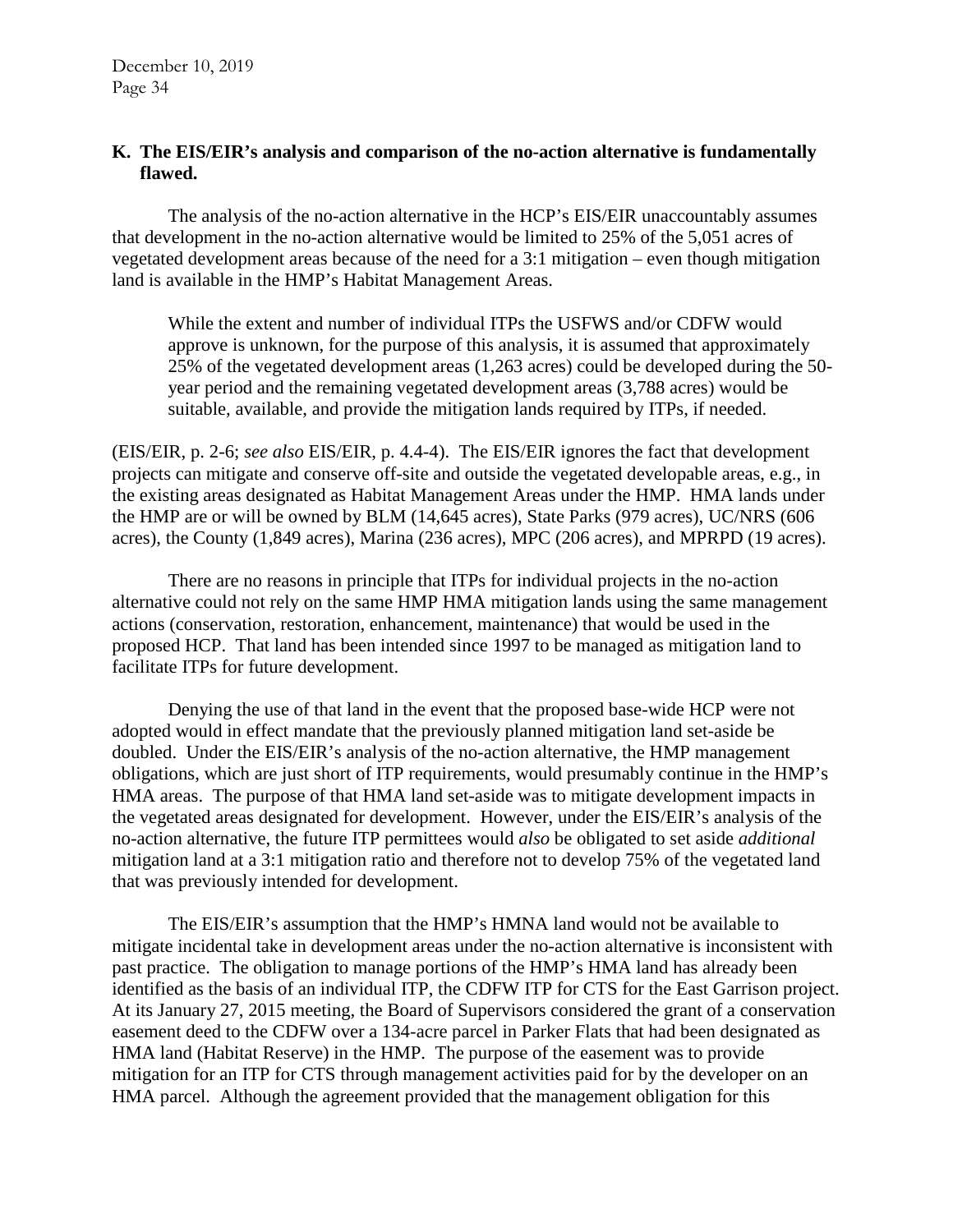mitigation land could be assigned in the event a base-wide HCP were adopted, nothing in the agreement precludes the continued management of the mitigation land by the County or its designee as the basis for the CTS ITP if a basewide HCP is not adopted.

The EIS/EIR provides no explanation for its assumption that the full extent of the vegetated land designated for development could not be developed. The assumption that 75% of the vegetated development land could not be developed skews the analysis of impacts from the no-action alternative by understating the permitted extent of development. More problematically, the assumption that 75% of the vegetated development land could not be developed skews the analysis of the *feasibility* of the no-action alternative by implying that this alternative could not meet the project objective to enable the agencies to implement their development plans.

# **2. The analysis of the no-action alternative unaccountably assumes that no ITPs would be issued for "HMP-required habitat management activities" in the HMA areas**.

The EIS/EIR states that, under the no-action alternative, the wildlife agencies would not issue ITPs for "HMP-required habitat management activities within the habitat reserve areas." (EIS/EIR, p. 4.4-4.) The rationale is that there is "limited availability of mitigation land in the area." (Ibid.)

As discussed, this assumption inexplicably rules out using the land the HMP has designated for ITP mitigation since 1997 for that very purpose. While using the HMP's HMA land for *development* might require additional mitigation land, there appears to be no principled or legal reason why the wildlife agencies could not count the enhancement, restoration, conservation, and maintenance of the HMP's HMA land as mitigation for development in the areas designated for development, as was always intended – without the enhancement, restoration, conservation, and maintenance of some *additional* "mitigation land in the area." Again, it appears that the EIS/EIR is somehow putting its thumb on the scale by doubling the required conservation land set-aside in the event that the agencies reject the proposed HCP.

In the event that the a project-specific ITP for development of a parcel in the vegetated development area relies on enhancement, restoration, conservation, and maintenance of some mitigation land in the HMP's HMA, there appears to be no reason why that ITP would require *additional* mitigation land just to mitigate incidental take on the mitigation land. This would amount to an infinite regress of mitigation land set-asides.

Most perplexing is the Catch-22 suggestion that the wildlife agencies would not permit the owners of HMA land to continue their "*HMP-required* habitat management activities within the habitat reserve areas." (EIS/EIR, p. 4.4-4, emphasis added.) The implications of this statement are that (1) there are a set of mandatory HMP-required habitat management activities; (2) those activities themselves require an ITP – even if they are not being performed to support an ITP for development elsewhere; and (3) there is no way that the owners of these lands can obtain that ITP because that would require set-aside of additional mitigation land that is not